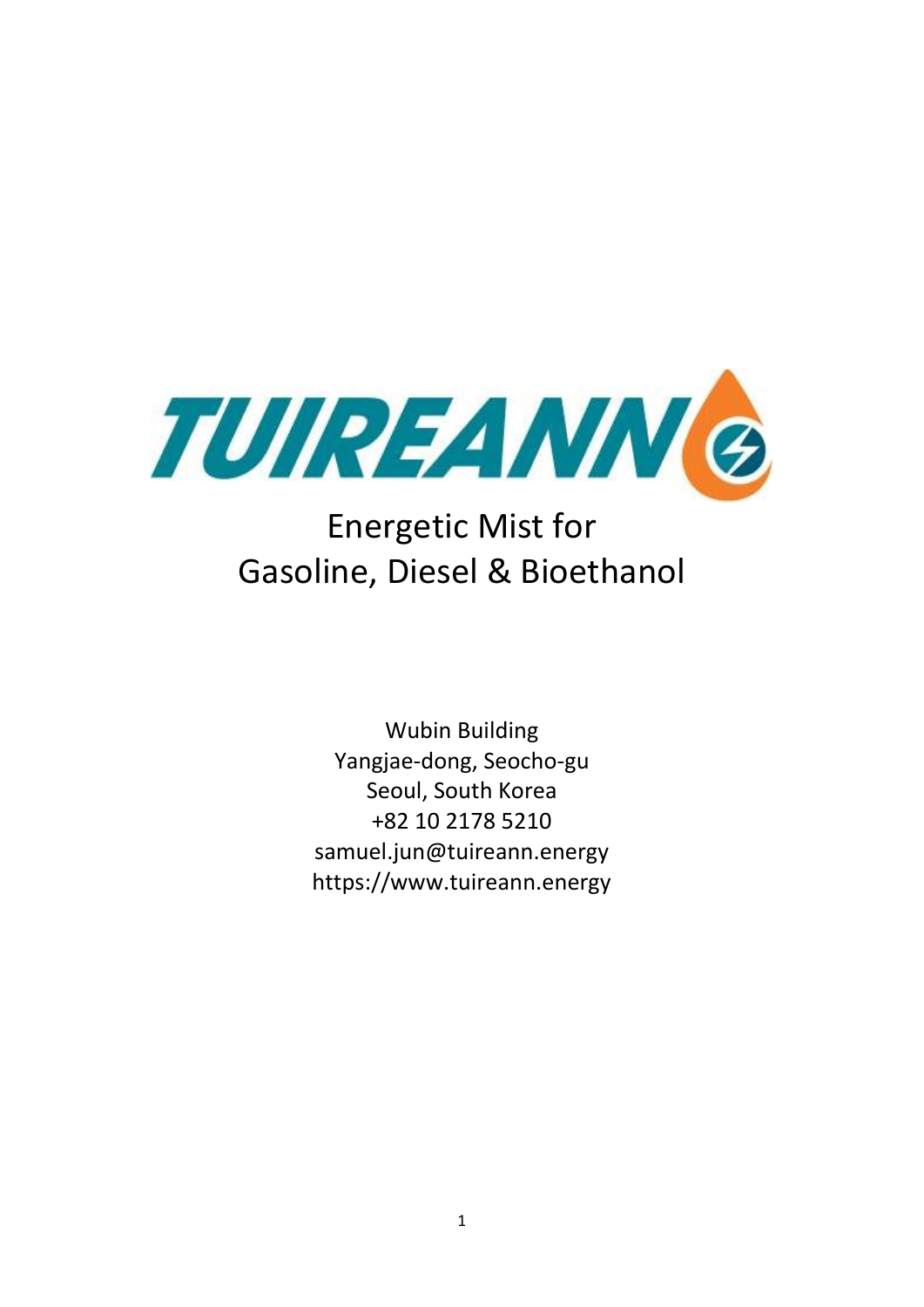### **Introduction**



The internal combustion (IC) engine is facing challenges due to heavy dependence on limited reserves of fossil fuels and requirements for improving emissions levels. These are forcing new solutions to be explored such as cleaner engines, fuel additives and emission reducing solutions, along with renewable energy generators and

electric vehicles. However, no one solution has successfully addressed both reliance on fossil fuels and emissions levels.

**Challenges:** Governments all over the world are pressing hard for stringent environmental regulations to reduce emissions and protect air quality. These are impacting engine manufacturers by enforcing them to provide more clean and efficient engines. In Europe, by 2021 all new passenger cars must produce at maximum 95g/km of CO2 compared to the current average of 132g/km. By 2020, the EC has also set the goals of reducing emissions by 20% compared to 1990 levels and increasing energy efficiency by 20%. By 2030, these goals are 40% and 32.5% respectively. More stringent regulations over NOx are made as well. For example, the International Maritime Organisation is introducing new NOx Emission Controls aiming to reduce NOx emissions by approximately 70% compared with the previous standards. Engine manufacturers are concerned about increasing the efficiency of their engines to remain competitive and are looking for ways to comply with ever stringent legislation. Engine users are concerned about the cost of fuel but also require cleaner engines which pass their national vehicle tests, reduce their road tax burden and allow them to enter all drivable areas.

**Efficiency or emissions:** Regulations and environmental directives are challenging IC engines to reduce emissions such as CO, NOx and soot. Greater IC efficiency reduces CO2 emissions, which is why diesel engines have been preferred for last two decades. However, it has been found that diesel engines have a serious problem of NOx as well as known soot emissions.

**Improvement costs:** In order to fulfil worldwide emissions and efficiency targets engine manufacturers are facing huge development costs. They can face hefty fines if their engines do not meet emissions standards. And yet, despite these huge investments, modern diesel cars show continuous technical problems with exhaust gas recycling devices, particulate filters and selective catalytic reduction devices to reduce emissions. While gasoline engine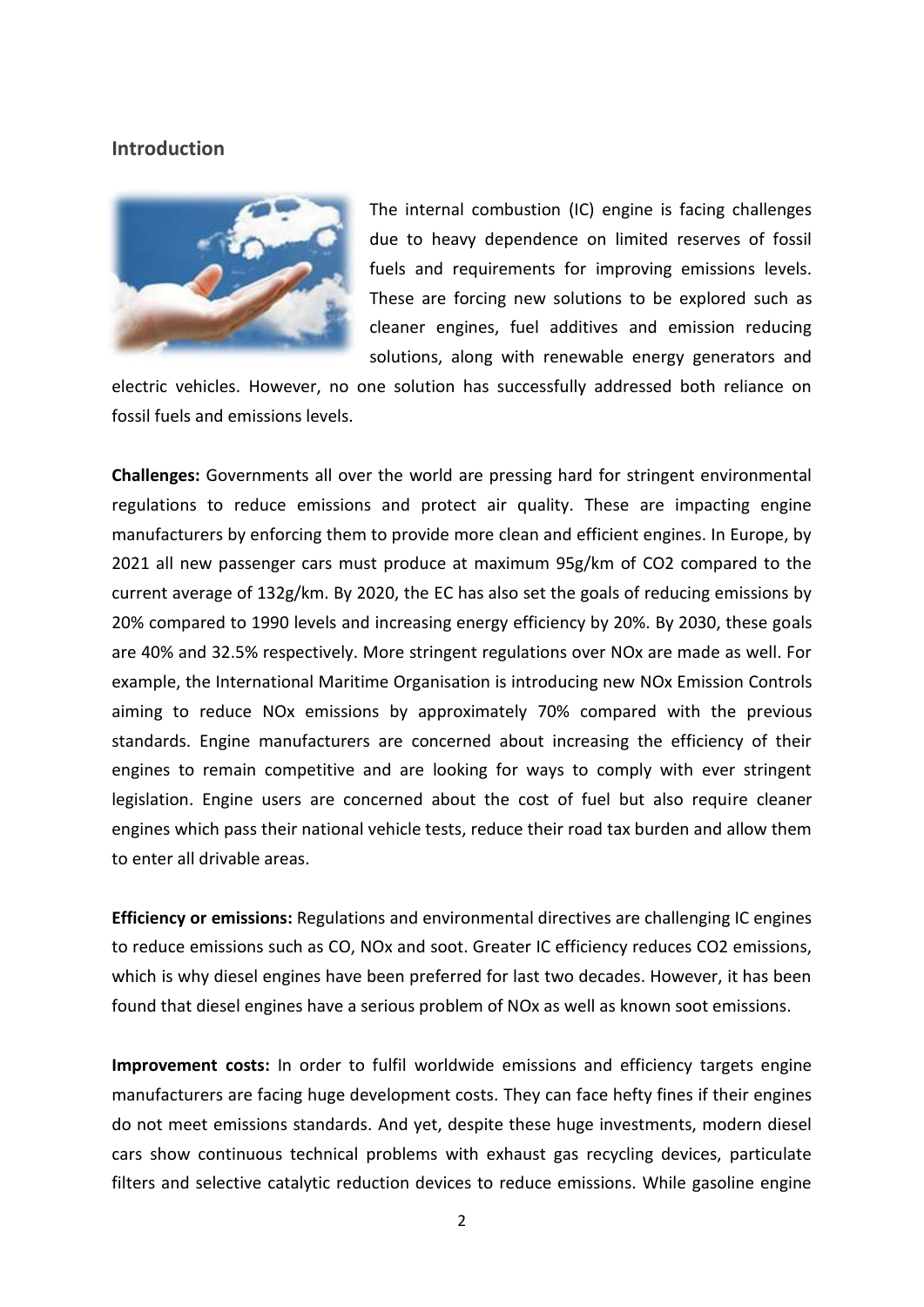efficiency levels have stagnated and only incremental improvements have been achieved. These high development costs are then reflected in a higher vehicle cost for the consumer.

**Poor additive solutions:** Fuel additives are an alternative way to optimise engine performances and emissions to meet regulations and environmental directives. However, no fuel additives on the market have been verified up until now, to reduce fuel consumption and emissions at the same time. Recently, nanofuels, that contain metal nanoparticles, have shown the potential to reduce emissions and improve efficiency. But, because a large quantity of metal nanoparticles are needed to have an obvious impact, they can lead to metal related engine damage and environmental hazards. This restricts them from becoming a widespread solution.

Current advances in water and nano technologies gave birth to highly cost efficient and safe energy harvesting nanofluid solutions to meet emission targets which, other existing technologies cannot offer. Nanofluid is an emerging field of nano technology, and the application of the energy harvesting nanofluid into conventional fuel is an innovative concept, yet its fullest potential was unrevealed. Tuireann Energy is a frontier, leading a new type of nanofluid incorporating only ppm level of metal nanoparticles, while the effect is more outstanding than heavy dosage of energetic metal nanoparticles.



The first prototype *T1 Formula* is applicable to the worldwide cars, generators, ships and energy markets. In contrast to other fuel additives, T1 shows a remarkable emission reductions without incorporating any combustible ingredients. The uniqueness of T1 Formula is that it works both for spark and compression ignition engines with a

special injection method of providing through the air. Today's estimation is that *only 0.1 ~ 10ml of T1 solution is needs to be added per litre of fuel*.

The minimised incorporation of metal oxide nanoparticles in the fuel additive attracts *two major advantages* in comparison with the existing nanoparticle fuel additive technologies. First of all, T1 is benign to the engine, thus there is *no potential influence on the engine life cycle.* Secondly, *the potential health risks due to the nanoparticles are negligible*, since less than 0.01 ppm of metal nanoparticles in the fuel is involved in the combustion.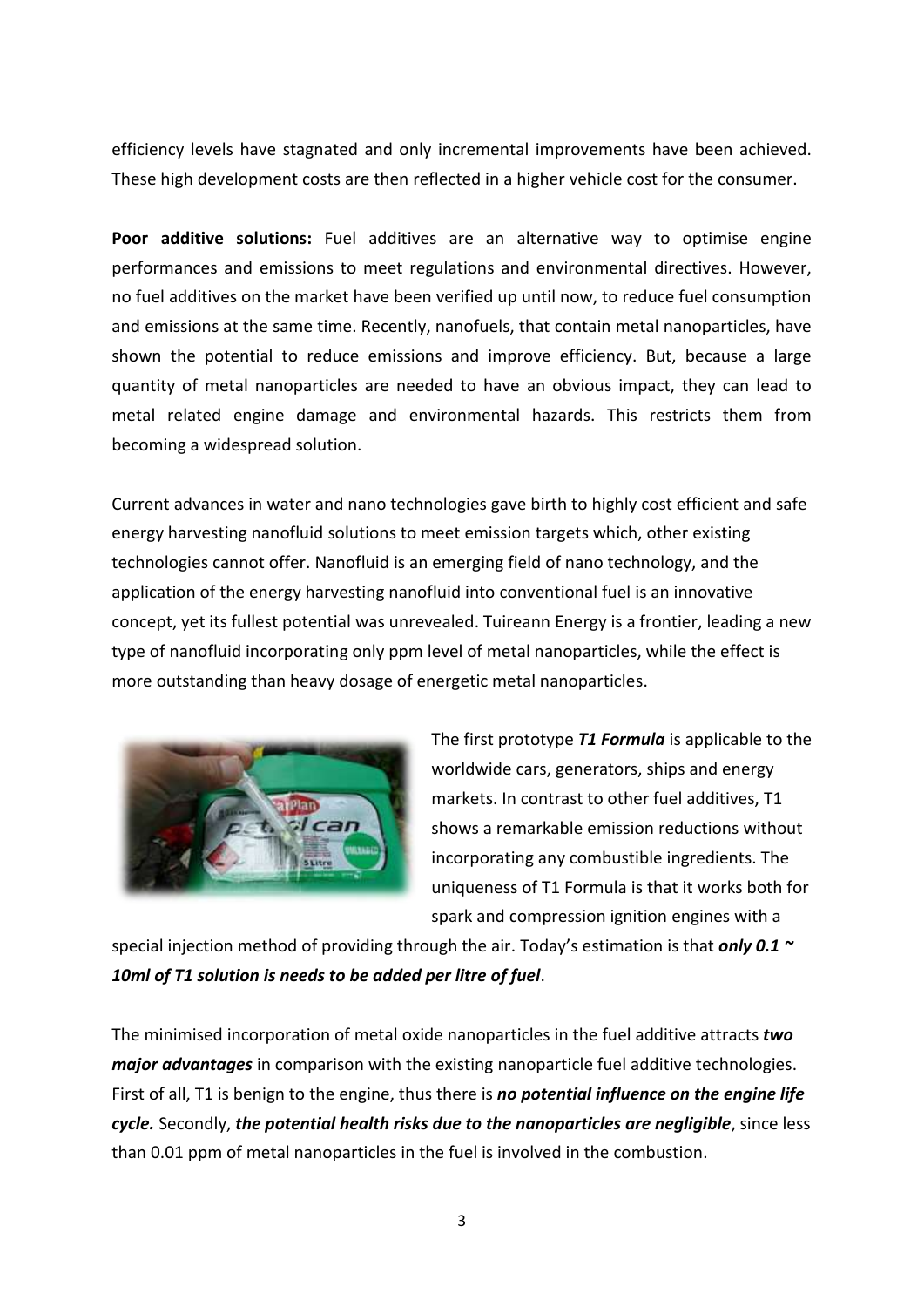# **T1: A Clever Combination of Nanofuel and Air Humidification**

T1 Formula is an aqueous alkaline solution containing less than 10 mg/L or ppm of dispersed metal nanoparticles.

**Nanofuel:** Metal nanoparticle additives or nanofuel such as aluminium have been used in solid form for rockets for many years as a way of increasing the performance, since they have the ability to increase the volumetric heat release of the propellants. Fine particles and microparticles of aluminium, as well as boron and zinc, have also been numerously investigated as a potential fuel additive. Cerium oxide is known to behave as an oxygenstoring agent in the diesel exhaust catalyser. Advances in fabrication and characterization of nanoparticles have allowed more detailed research into the relationship of particle size and structure with performance. Recently, the introduction of nanotechnology has led to significant developments in the field of energetic materials. Nanoscale energetic materials, due to their surface area and unique thermal properties, are known to exhibit many advantages, where the oil and automobile industries can adopt to solve practical problems.

Some study of nanofuel additive with diesel combustion engines reports CO and NOx have been reduced up to 20.5 and 13 %, respectively, and HC reduced by 28 %. The same study also indicates a 3 % fuel consumption reduction accompanied with 6 % improvement in the engine power. Another study reports 70% reduction in HC emission and 41 % reduction in CO emission for biodiesel with nanoenergetic fuel additive. It is evident from all the studies that the diesel engine performance improves appreciably with nanofuel additives for all the cases of diesel, biodiesel and emulsified fuels.

**Debate about the nanoparticle hazards:** The metal in the fuel additive can be accumulated in the combustion system, which may be harmful to the system. The environmental safety of the metal nanoparticles is in question at this time. There is therefore a need for fuel additives that can actively assist in the combustion cycle yet are not contributing adversely to environmental effects. Consequently, a minimum dosage of metal nanoparticles is preferable, hence the overall toxicity of the emissions will be negligible in the presence of the exhaustion particulate filter system. There are hardly a nanofuel additives developed to date can 'go to market' due to the high level of metal nanoparticles that may cause engine damage and health risks.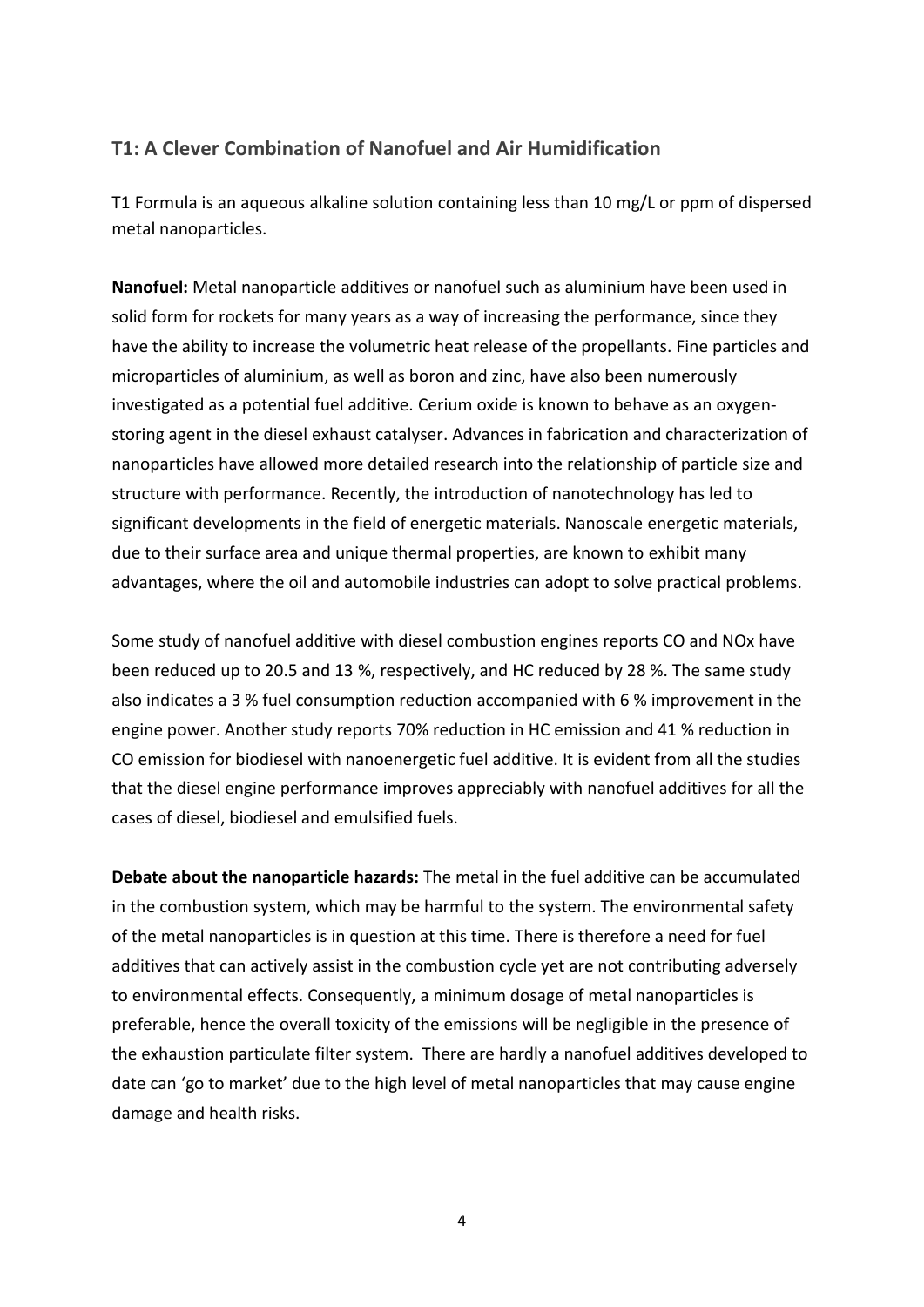**Air humidification method:** Water injection or a mixture of water and ethanol/methanol injection, or air humidification method as a more advanced technique, has been attempted to improve the engine performances. Gasoline engines mainly show an improved octane number with this technology, with the result that there is an improved anti-knocking and a power enhancement effect achieved. Diesel engines mainly show a reduction of the combustion temperature with this technology, and this assists in a reduction of NOx exhaustion.

**Side effect of water in combustion:** Water injection / air humidification techniques are cutting edge techniques nowadays, however, at the same time it is also known that water injection is generally known to enhance CO exhaustion and may reduce the fuel efficiency unless it is optimised accurately. The water aerosol size is a critical factor in this technology, since water aerosols of a big size can hinder the uniform air-fuel mixture in the combustion chamber.

# *T1 is the world's first nanofluid additive to substitute water injection / air humidification techniques.*

By adding nanoparticles to the water and reducing the injection amount, T1 reduces fuel consumption, CO, NOx and soot together. Unlike other fuel additives, it works better if it is provided through the air intake with a controlled size of mist. It also is benign to the engine and potential health risks are negligible.

T1 Formula takes the advantage of water injection to reduce the combustion temperature and NOx, but compensates the disadvantage of fuel consumption, CO and soot increase by introducing only a minor quantity of metal nanoparticles. This allows T1 Formula to take only the advantages of water injection / air humidification, while suppressing the need for large-scale use of nanoparticles for engine and environmental safety.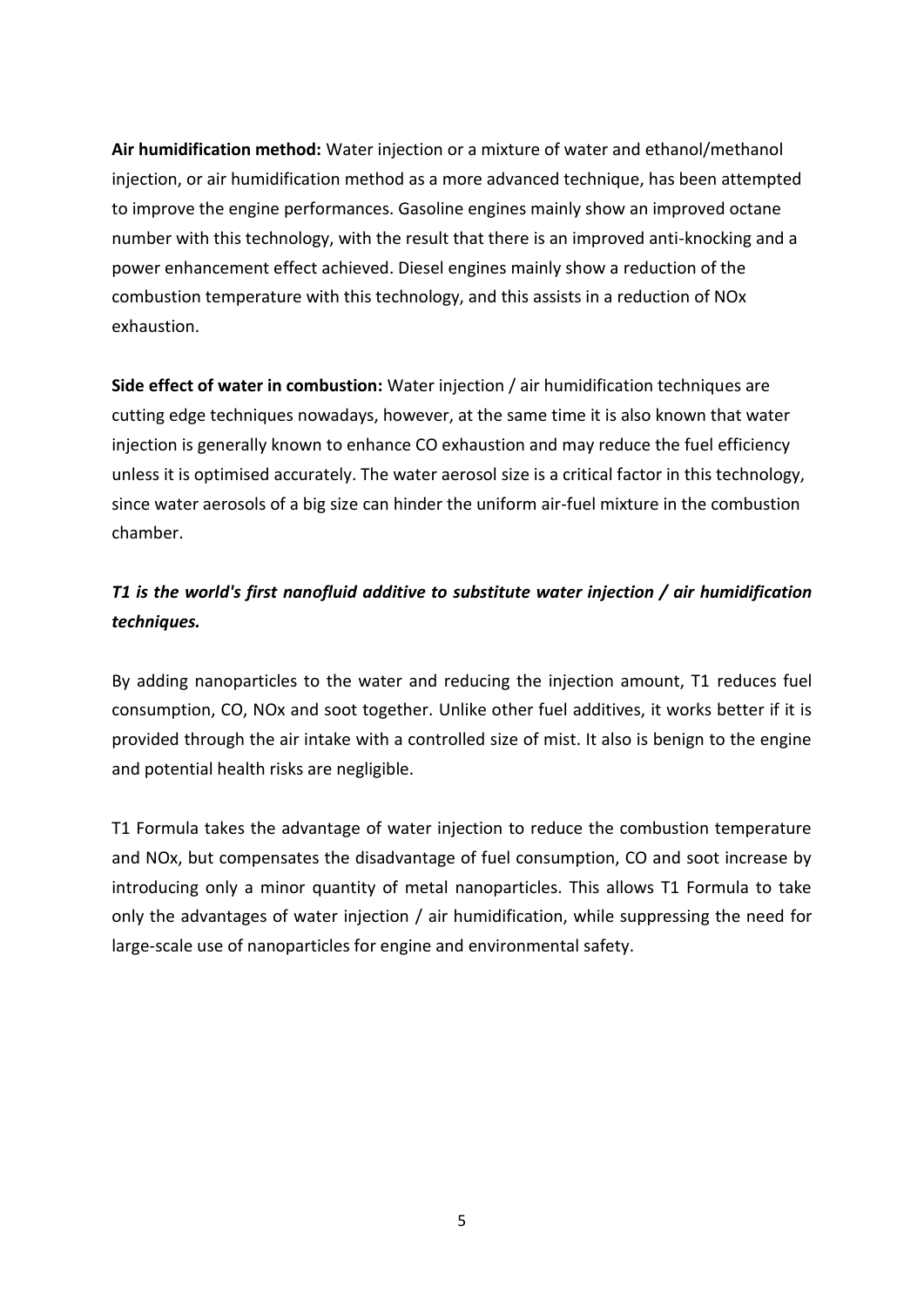# **Low Concentration Aqueous Nanofluid Fuel Additive - Solution to both Safety and Performance**

It is believed that the metal oxides in combination with the blended carrier scavenge water from the fuel system, utilising the oxygen component to increase combustion efficiency. Metal oxide based additives have been reported to be effective in reducing diesel emissions in two ways: 1) the metal oxides react with water vapour in the exhaust emissions to produce highly reactive hydroxyl radicals, and 2) the metals serve as an oxidation catalyst and thereby lower the oxidation temperature for diesel soot and lead to increased particle burn out.

Studies have shown that the addition of nanoparticles to water may substantially improve the thermal conductivity and mass transfer inside the fluid, even at low concentrations. This enhancement effect is dependent on temperature, and thus provides enhanced thermal transport and heat sink capabilities for fuels as well. Water can react with metal nanoparticles during combustion to generate hydrogen, and hence, increase the nanofluid combustion heat. Hydrogen burns in a diesel engine in the presence of an active aqueous nanofluid. The metal oxide nanoparticles present in a fuel additive can have high catalytic activity because of their large contact surface area per unit volume and can react with water at high temperature to generate hydrogen and improve fuel combustion.

A study indicated that the micro-explosion phenomenon of the fine sized water droplets in the combustion chamber can accelerate fuel evaporation, and its mixing process with air, thus reducing the overall combustion duration.

*T1 Formula is added to fuel with a ratio of 1000:1. Total metal oxide nanoparticles from T1 in the mixed fuel would be less than 0.01ppm.*This means that the vehicle safety and the environmental issue due to metal nanoparticle would not be the case for T1.

*Selecting optimal range of nanoparticle addition as well as the base fluid preparation is the key to the miraculous performance of T1.*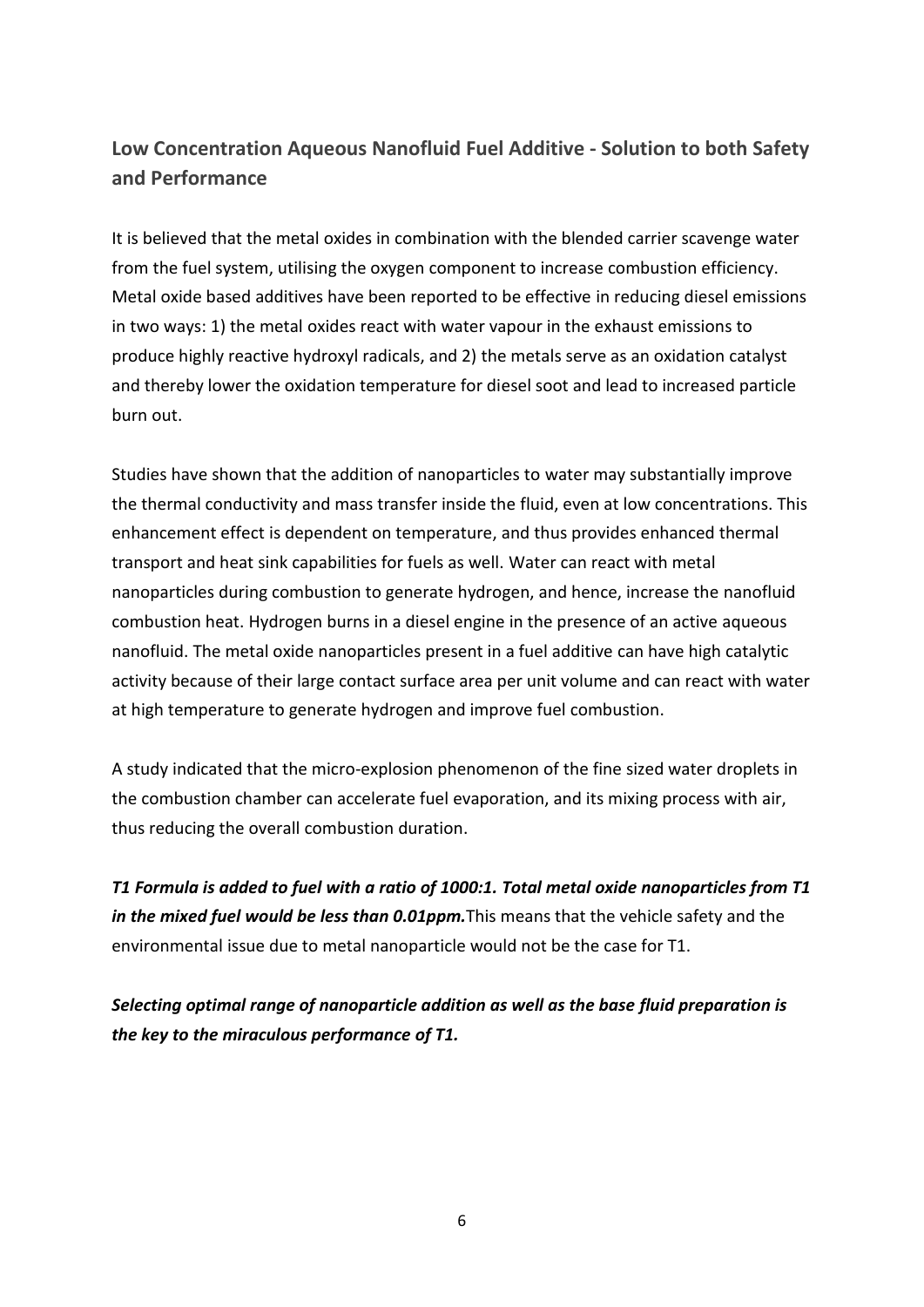### **Principle of T1 Formula**

How is it possible to alter the fuel performance with such a little dosage of nanoparticles?



T1 is inspired by lightning phenomenon. It is about the catalytic effect of static electricity. A single bolt of lightning contains 5 billion joules of energy, enough to power a household for a month. On the earth 14 billion times of lightning flash in a year. The energy of a thunderstorm equals that of an atom bomb. We believe that a certain condition

with metal nanoparticles can charge water droplets, which can show catalytic effect of fuel combustion.

We found a clue that a certain condition with metal nanoparticles can charge water droplets, creating "nanoparticle - water" cluster, which can show catalytic effect of fuel combustion. In this case, an electrical doublelayer forms when a particle is placed in the dispersing medium. The interior layer is the surface charge of the



nanoparticle, and the outer layer is the diffuse layer of water envelop. The nanoparticle work as the seed of the cluster, therefore we need only a minor quantity.

Due to the coulomb repulsion, the charged cluster does not agglomerate and stay as fine mist form and mixes with air uniformly in the combustion chamber. The electrostatic binding within the cluster prevents water from entrapping the fuel.

As the temperature and pressure of the combustion chamber increases, explosive breaking of the cluster prior to the main explosion will spread the ionised water and metal oxide nanoparticles in the chamber uniformly. *This explosive migration and collision will enhance the uniformity of air-fuel mixture in the chamber.* In this process, the heat is absorbed by the water or the cluster for evaporation. Therefore *the combustion temperature would be lower*, while the mechanical movement in the combustion is enhanced. Through this effect, *NOx can be reduced*.

Further, the alkaline ions in T1 remove particle precursors. The ions inhibit the nucleation of particle precursors showing detergent effect.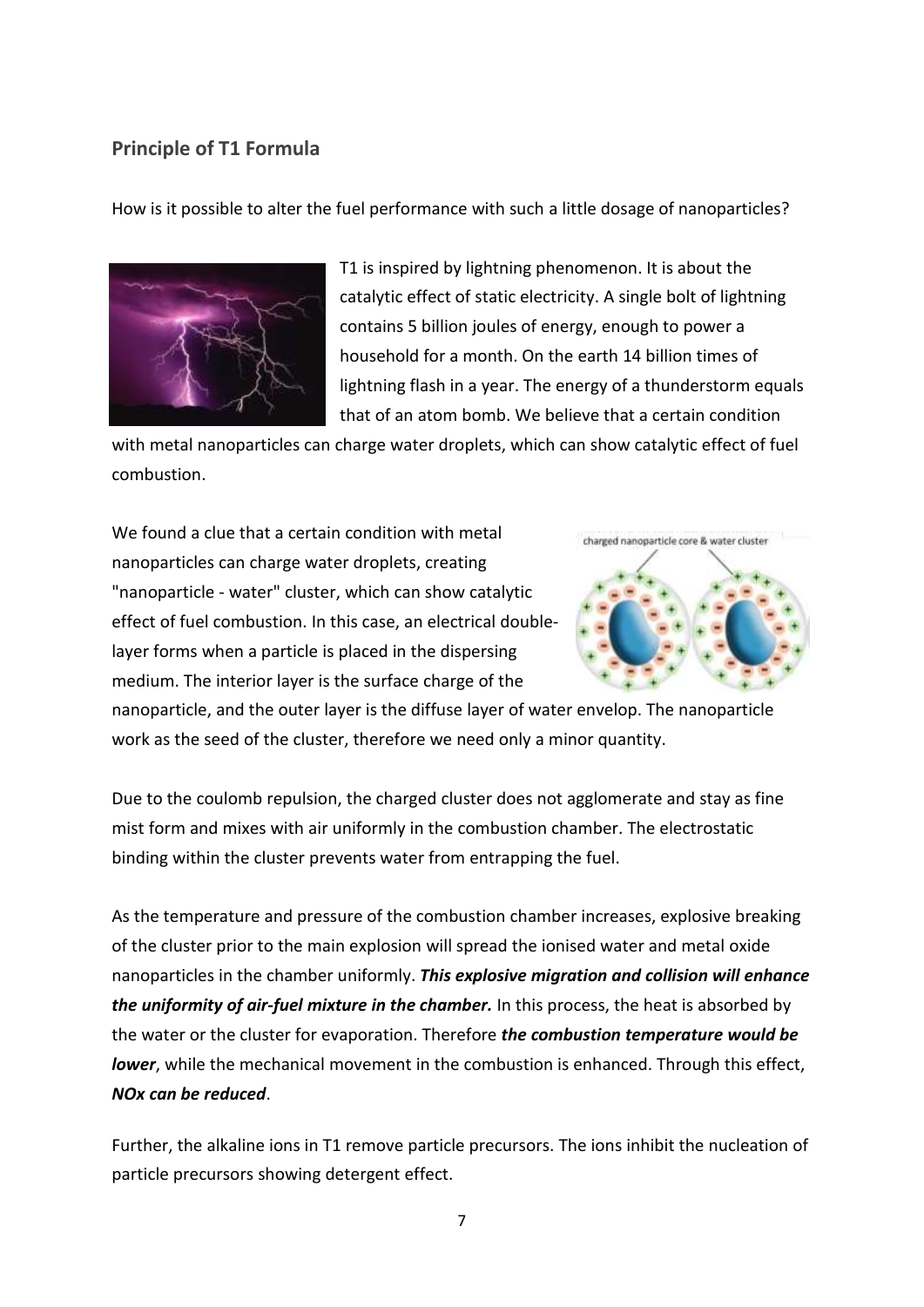### **Value Proposition**

Our customers are both manufacturers of IC engines and end users such as vehicle owners, logistics companies, ship owners, generator operators and large users of fuels. Engine operators will be able to use T1 Formula by purchasing an engine with T1 Injector preinstalled by the engine manufacturer, but they will also be able to install T1 Injector onto their in-use engine. Typically T1 offers average fuel savings of 10% for gasoline and 8% for diesel.

**Case1:** A driver changing a diesel into a gasoline car, he/she will pay 33% more for fuel because of the different fuel price and the lower efficiency. However T1 can reduce the fuel cost by average  $\epsilon$ 200/year (=  $\epsilon$ 250 fuel save -  $\epsilon$ 50 T1 cost) per passenger car.

**Case2:** An old medium size diesel truck owner could pay at least €10k to retrofit diesel exhaustion treatment devices to satisfy the new regulation. In addition, the owner should pay €100/month for Adblue. The fuel consumption goes up by 3% (≈€100/month) because of the exhaustion modification. If they use T1 system instead, retrofit is €100 (over 100 times less cost) and the owner will save €340/moth (= 8% fuel save by T1 + €100 Adblue cost save + €100 prevention of extra fuel efficiency decrease - €100 T1 cost).

**Case 3:** A luxury car maker pays €2M/year extra taxes because of the high emissions of the 12 cylinder engine. If they can show that the emission satisfies Euro 6 by adopting T1 technology, they will save €2M/year tax on top of a better image for the company.

Globally, there are 1.4b cars, trucks and buses in use, and this is expected to rise to 2.8b by 2036. In the UK and Ireland there are 31.6m and 2.7m cars, and 1m and 500k trucks respectively. There are over 53,000 commercial freight ships globally. And, around 1m generators are produced annually.

**Unique selling proposition:** T1 is the world's first water-based nanofluid fuel additive that significantly improves efficiency and reduces emissions at an affordable price. T1 is a game changer for the IC engine market offering an alternative to meet expected demand and increasingly stringent regulations.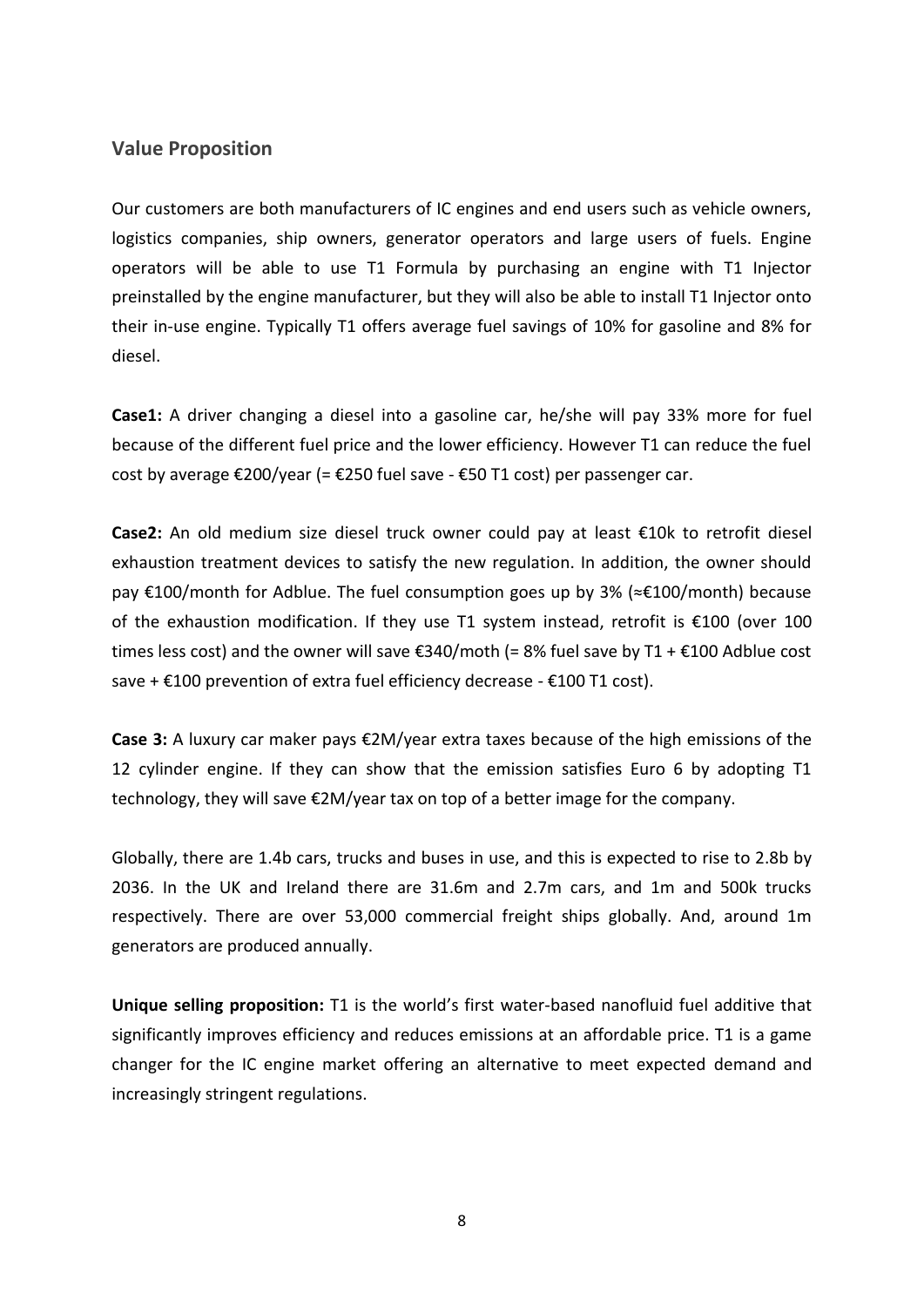|                                         | T1                                                             | <b>Product E</b>                                      | <b>Product X</b>                | <b>Product D</b>                |
|-----------------------------------------|----------------------------------------------------------------|-------------------------------------------------------|---------------------------------|---------------------------------|
| <b>Fuel saving</b><br>"up to"           | 15%                                                            | 11%                                                   | 8%                              | 10%                             |
| <b>Fuel saving</b><br>"average"         | 8% for diesel<br>10% for gasoline                              | 5%                                                    | 7%                              | None                            |
| Independent<br>Lab test                 | Kia Soul and<br>Hyundai Sonata                                 | None                                                  | None                            | None                            |
| <b>Mixture ratio</b><br>(additive/fuel) | $0.01 - 1%$                                                    | 0.025%                                                | 0.01%                           | 0.5%                            |
| <b>Composition</b>                      | Over 99.99%<br>Alkaline water +<br>under 10ppm<br>nanoparticle | Solvent +<br>Metal<br>Nanoparticles<br>over 20,000ppm | Solvent +<br>Enzyme             | Ingredient<br>undisclosed       |
| <b>Mixing</b><br>method                 | Optimised<br>injected through<br>the air intake                | Direct mixture<br>into the fuel                       | Direct mixture<br>into the fuel | Direct mixture<br>into the fuel |
| <b>Patent</b>                           | Filed                                                          | Yes                                                   | Expired                         | None                            |
| <b>Academic</b><br><b>Research</b>      | Yes                                                            | Yes                                                   | Rare                            | None                            |

# **Comparison of T1 with the claims of other existing fuel saving additives**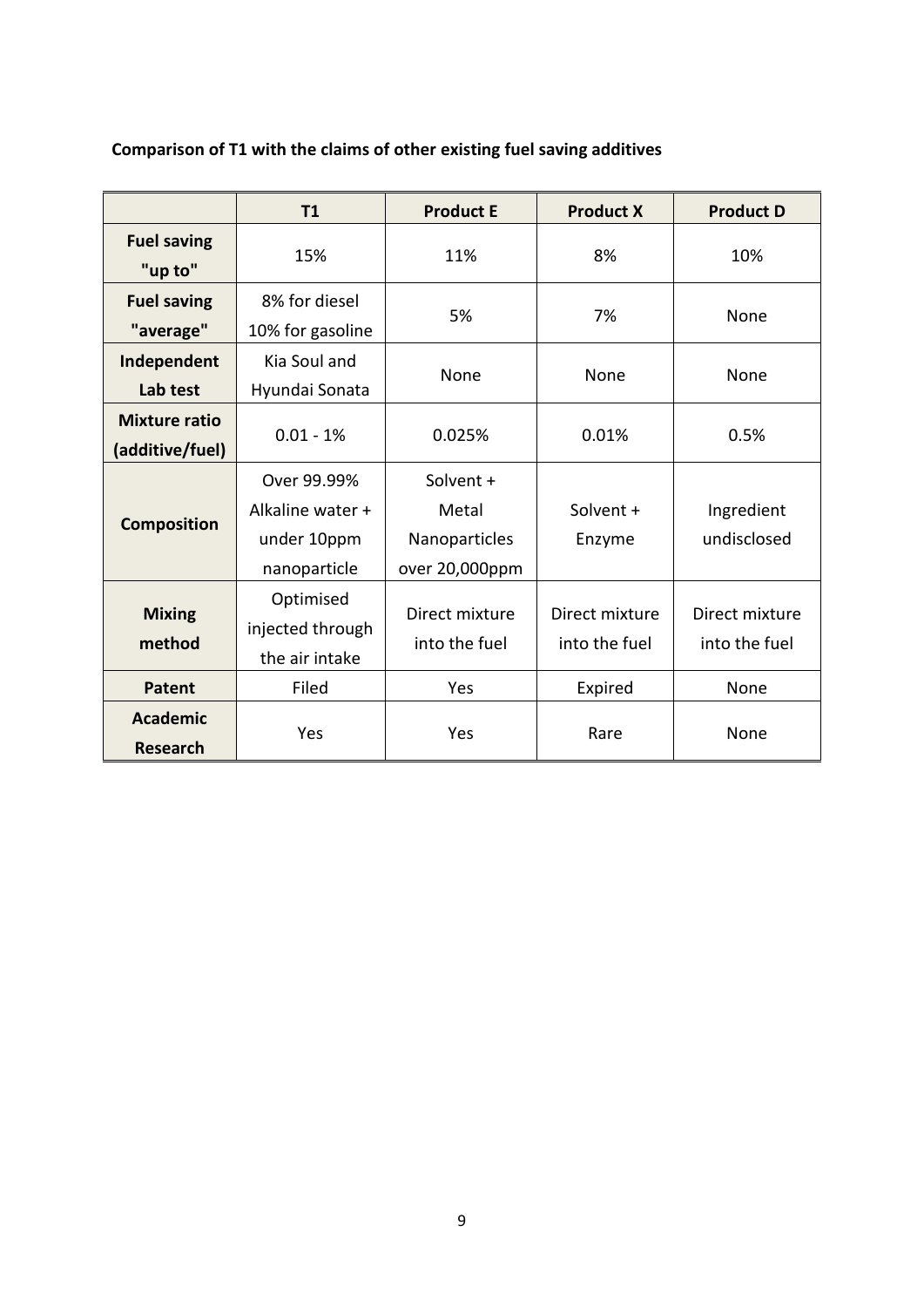### **Chances with T1 Addition into Bioethanol Mixed Fuel**



All gasoline sold in the EU typically contains up to 5% ethanol. A new EU target of 20% ethanol mixture would challenge vehicle manufacturers to optimise the combustion process in the engine, imposing lower fuel consumption, reduction of CO2 emissions and other pollutants even further.

By mixing ethanol into fossil fuel, with its high oxygen content, CO emissions can be reduced. Higher ethanol blends also produce lower levels of polluting NOx emissions. NOx is produced when fuels burn at high temperature. Higher blends of ethanol can reduce NOx emissions because of ethanol's cooling effect on engine temperature. By increasing the ethanol content of the fuel tank, HC and particulate matter emissions can be reduced.

However ethanol is hydrophilic, water is attracted into the fuel tank. In ideal conditions, E10 (10% ethanol & 90% gasoline) will keep roughly 0.5% water by volume. Water does not burn well in the engine leading to premature engine & fuel system corrosion and poor engine performance. In addition, heat of evaporation of ethanol is about 3 times higher than that of gasoline, cold start would be difficult.

Nanomaterial and the altered surface tension of water in T1 Formula may substantially improve the thermal conductivity and mass transfer inside the liquid even at low concentrations. An existing study validates our claiming by showing the burning characteristics of ethanol droplets containing nano- and micron-sized aluminium particles as a catalyser, the fuel burnt completely. The poor ignition characteristics of ethanol in cold weather conditions, and low flame temperatures are mitigated by the nanoparticles.

Therefore *T1 Formula would be a good candidate to overcome the temperature related ignition problem and water related performance problem* of ethanol-fuel mixture.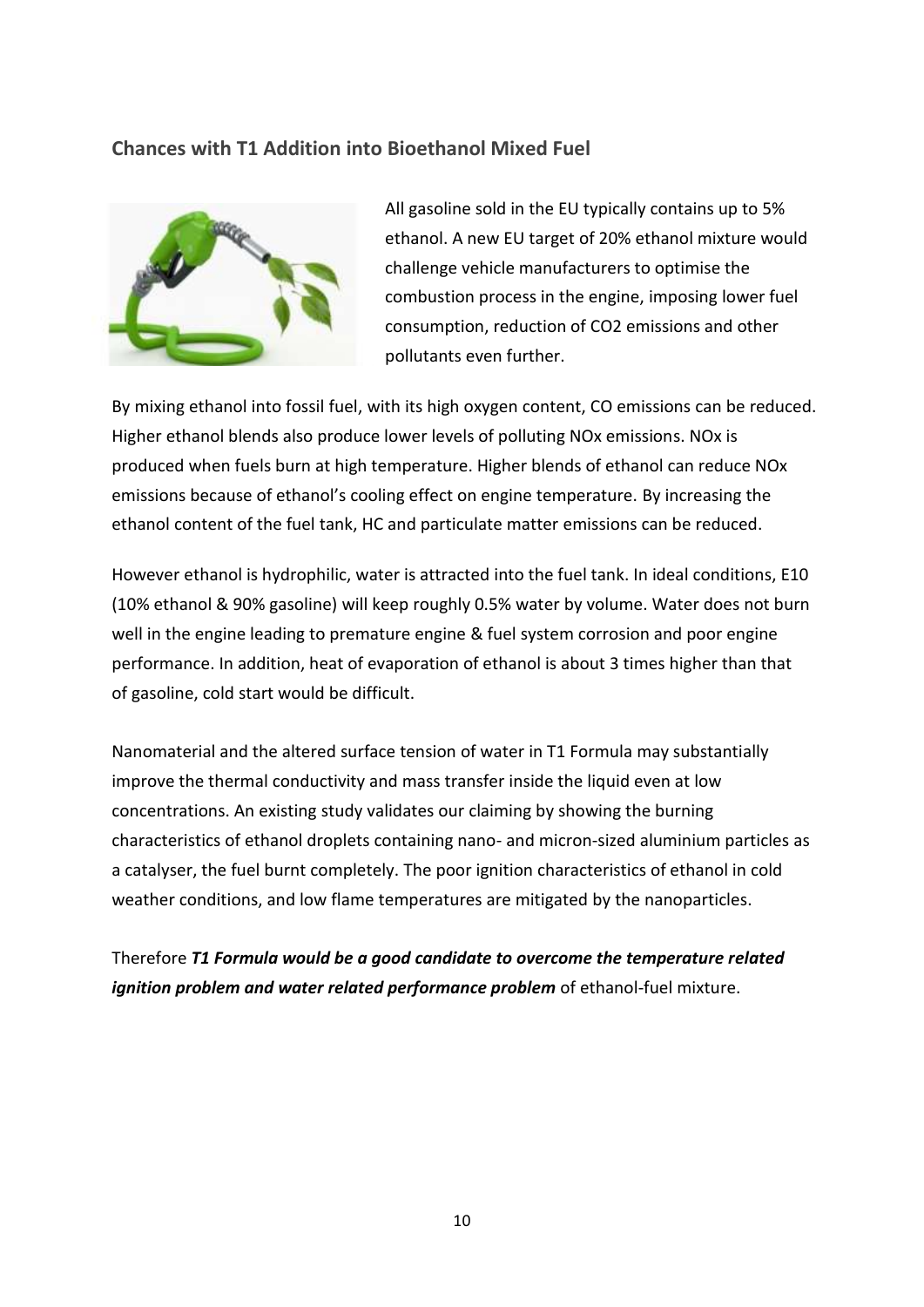# **Fuel Additive Evaluation by Ricardo Lab. University of Brighton**

### **Date**

23rd ~ 26th Sep 2019

**Tested Engine** Skoda Fabia Gasoline 1.2 L

**Dyno Analysis System** AVL



# **Result Min. 5% and Max 80% fuel savings!**

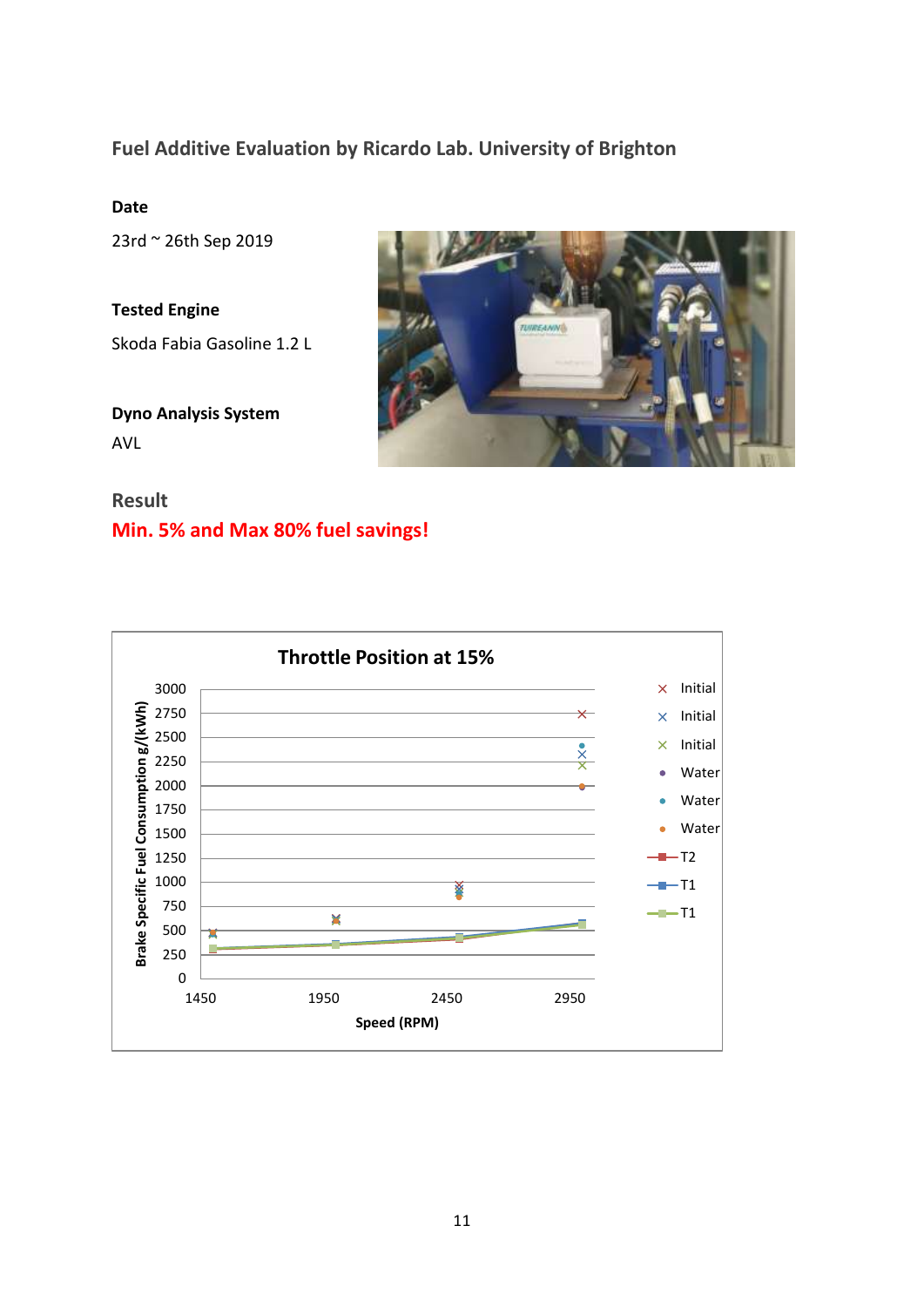

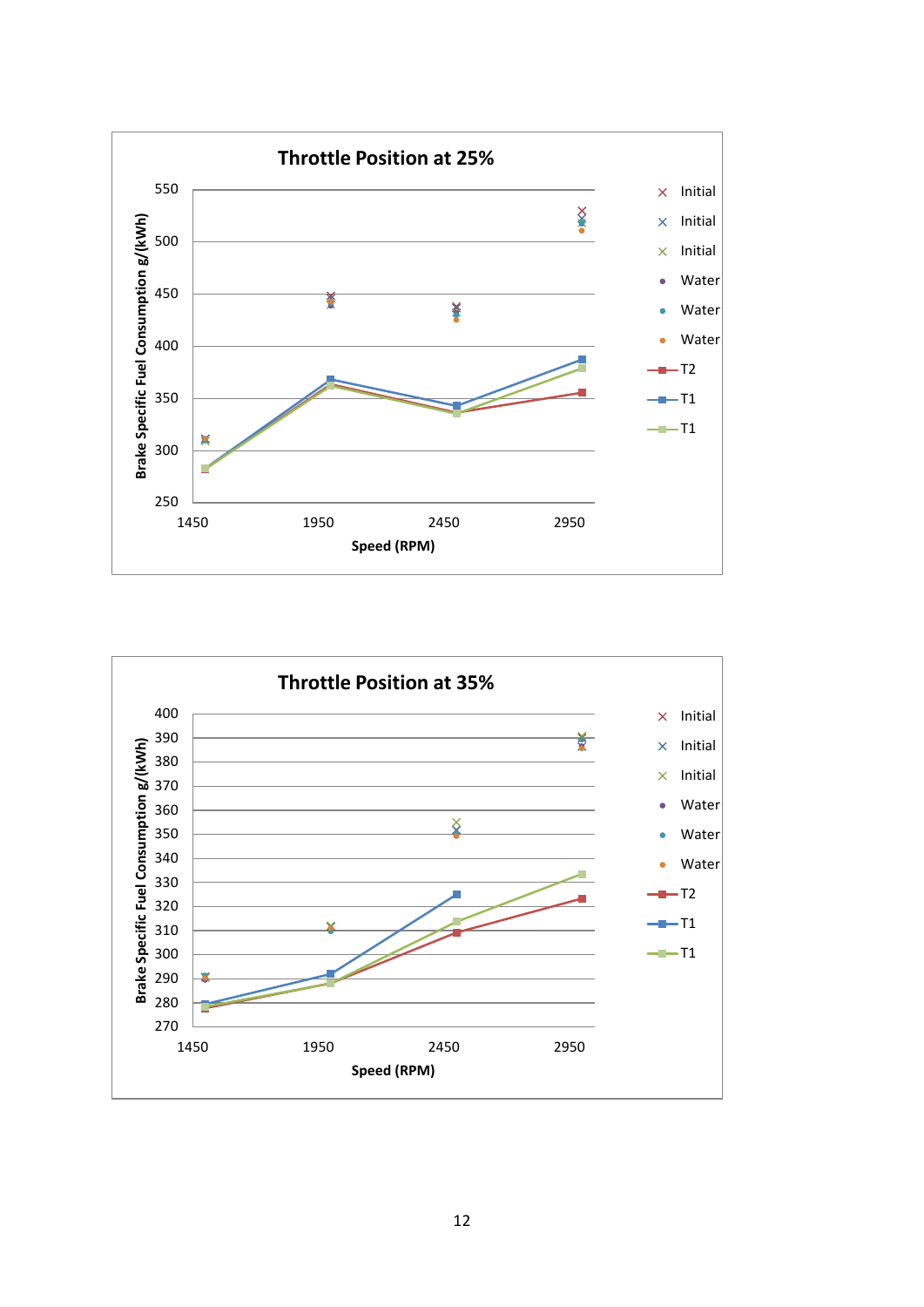# **Fuel Additive Evaluation according to Korean government standard set-up**

Conducted by Daelim Technology R&D Institute

Evaluated by Exhaust emission lab, Inha Technical College http://cms.itc.ac.kr/site/car

### **Date**

12th Dec ~ 18th Dec 2014 Initial condition test 12th Dec 2014 T1 Formula injection start 12th Dec 2014 Evaluating the effect of T1 Formula 18th Dec 2014

### **Test Car**

Hyundai NF Sonata Gasoline 2.0 L 92,000 km aged



# **Test Condition**

Dyno Test with 1591 kg, Inertia weight

### **Test Mode**

# Constant Speed Mode

40 ~ 70 km/h, Increasing10 km/h (4th gear) for consumption test 60 ~ 120 km/h, Increasing 10 km/h (5th gear) for consumption test CVS 75 Mode (equivalent to FTP 75 Mode in the USA) for NOx test Hot -start (Pre-warmed)

### **Test Method**

After evaluating the initial condition

T1 Formula was injected and performed 300 km for 1 week on the road After the field aging, T1 Formula was injected and performed evaluation.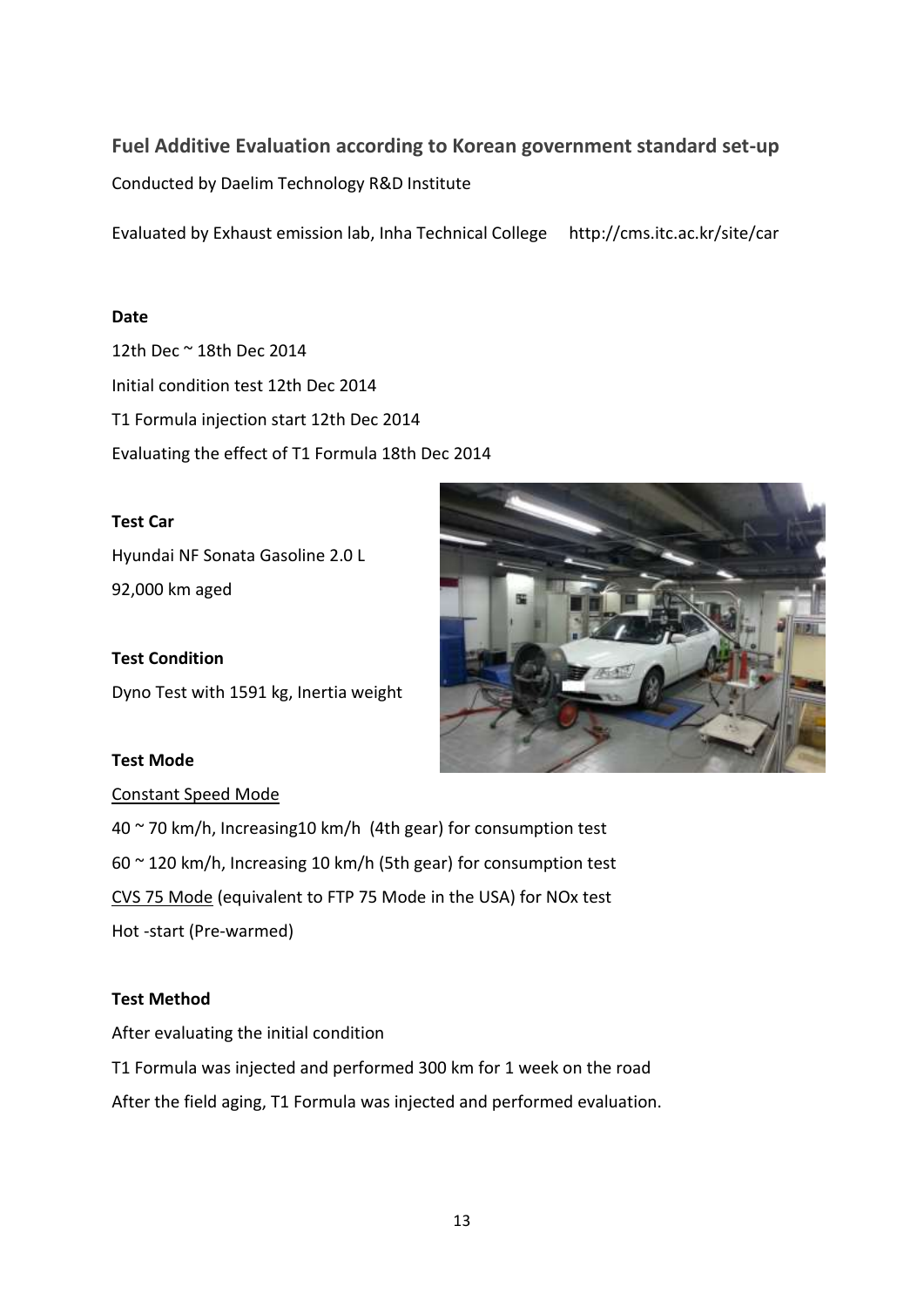# **Test Result**

# **For the 4th gear**

| Speed [km/h]                  | 40       | 50       | 60       | 70      |
|-------------------------------|----------|----------|----------|---------|
| Baseline FE [km/l] (a)        | 16.9     | 16.0     | 15.1     | 14.2    |
| <b>Additive FE [km/l]</b> (b) | 19.4     | 17.8     | 16.7     | 15.3    |
| %Difference<br>$=$ (b-a)/a    | $+14.6%$ | $+11.4%$ | $+10.6%$ | $+7.9%$ |



# **For the 5th gear**

| Speed [km/h]               | 60      | 70      | 80      | 90      | 100     | 110      | 120      |
|----------------------------|---------|---------|---------|---------|---------|----------|----------|
| Baseline FE [km/l]         | 16.5    | 15.6    | 14.6    | 13.5    | 12.4    | 11.1     | 9.8      |
| <b>Additive FE [km/l]</b>  | 17.6    | 16.8    | 15.7    | 14.6    | 13.2    | 12.4     | 11.3     |
| %Difference<br>$=$ (b-a)/a | $+6.8%$ | $+7.8%$ | $+7.9%$ | $+8.2%$ | $+7.0%$ | $+11.4%$ | $+15.4%$ |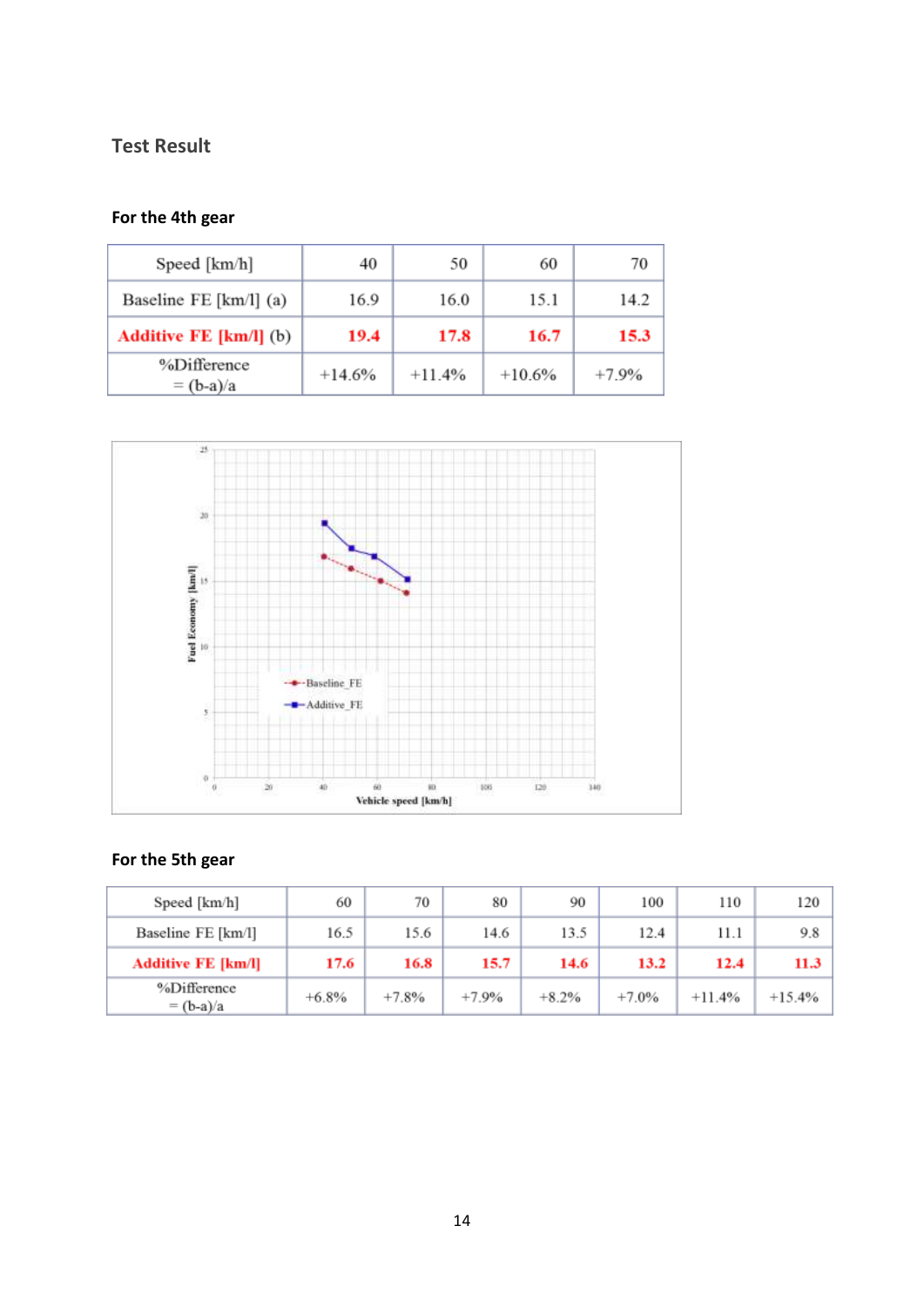

**CVS 75 Mode (equivalent to FTP 75 Mode)**



**T1 Formula reduces NOx emission by 50%.**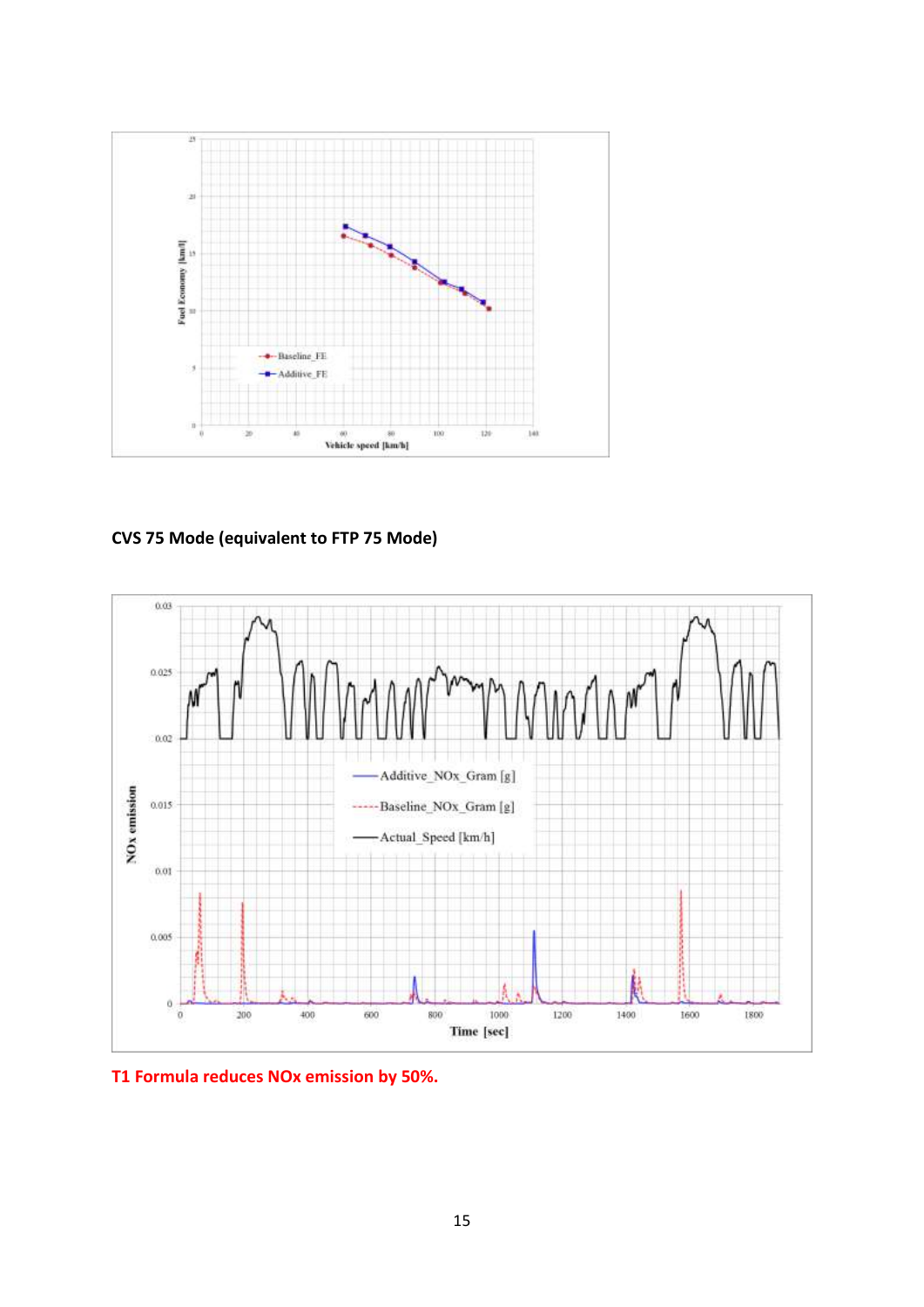### **Date**

20th ~ 28th June 2014 Initial condition test 20th June 2014 Evaluating the effect of T1 Formula on 28th June 2014

### **Test Car**

Kia Soul Gasoline 1.6 L Automatic Transmission 20,000 km aged

**Test Condition** Dyno Test with 1591 kg, Inertia weight

# **Test Mode**



Constant Speed Mode

40 ~ 120 km/h, Increasing 10 km/h for consumption test

CVS 75 Mode (equivalent to FTP 75 Mode in the USA) for CO and NOx test

Hot -start (Pre-warmed)

### **Test Method**

After evaluating the initial condition the car was not used for 8 days.

No field aging was performed.

T1 Formula was injected instantly and tested.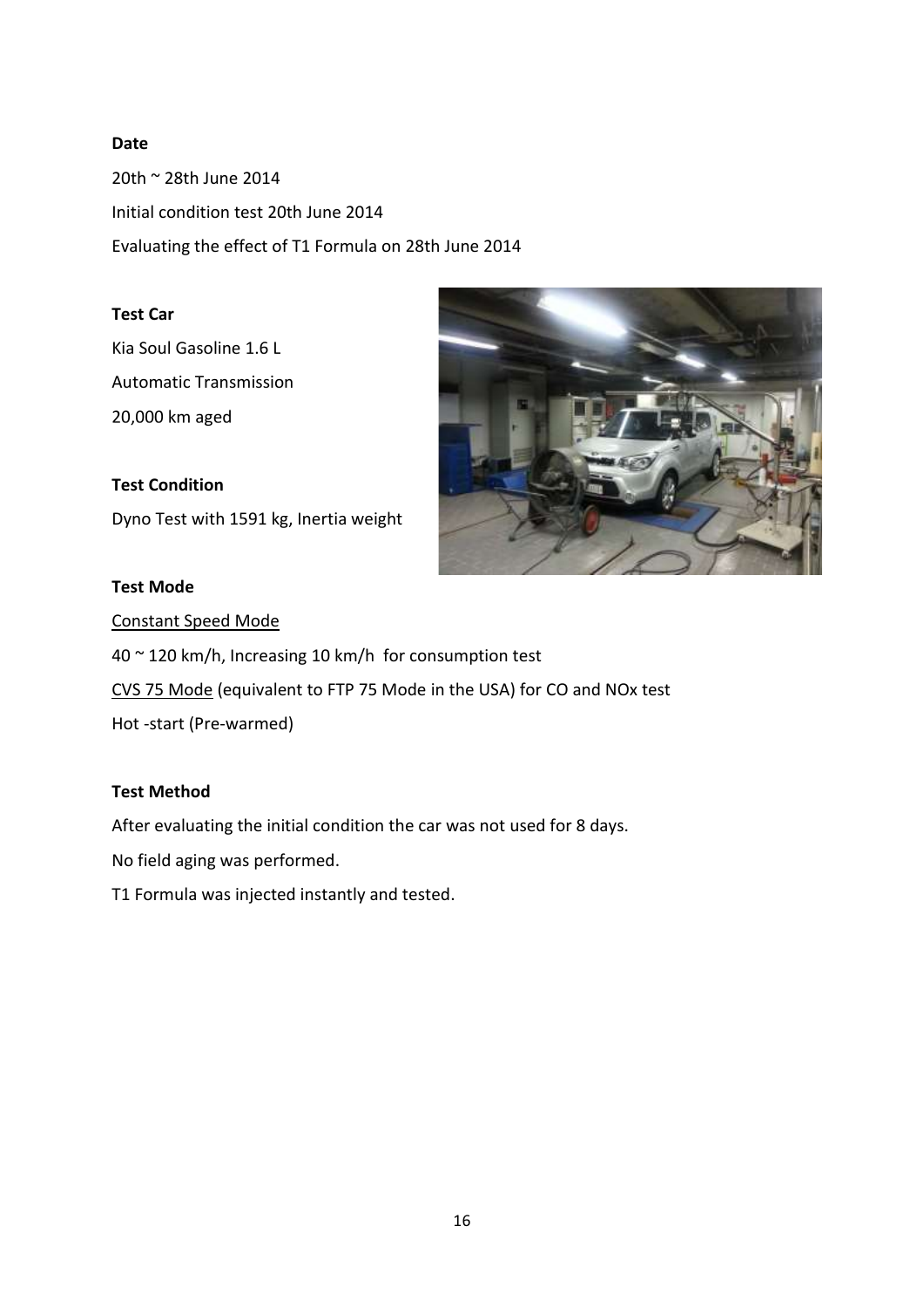# **Test Result**

| <b>Speed</b> | <b>Baseline</b>               | <b>T1 Injection</b>           | <b>Fuel Saving</b> |
|--------------|-------------------------------|-------------------------------|--------------------|
| (Km / h)     | <b>Fuel Efficiency (Km/L)</b> | <b>Fuel Efficiency (Km/L)</b> | (%)                |
| 40           | 17.0                          | 23.1                          | 36                 |
| 50           | 19.4                          | 21.8                          | 12.7               |
| 60           | 19.0                          | 22.5                          | 18.4               |
| 70           | 19.5                          | 21.1                          | 8.2                |
| 80           | 18.9                          | 19.3                          | 2.2                |
| 90           | 16.9                          | 17.1                          | 0.9                |
| 100          | 14.8                          | 15.2                          | 2.8                |
| 110          | 12.7                          | 12.9                          | 1.5                |
| 120          | 11.2                          | 11.6                          | 3.6                |

# **CVS 75 Mode (equivalent to FTP 75 Mode)**

|                     | CO (mg/Km)  | NOx (mg/Km) |
|---------------------|-------------|-------------|
| <b>Baseline</b>     | 134         |             |
| <b>T1 Injection</b> | 114         |             |
|                     | 15% reduced | 57% reduced |

**T1 Formula reduces CO and NOx emissions together.**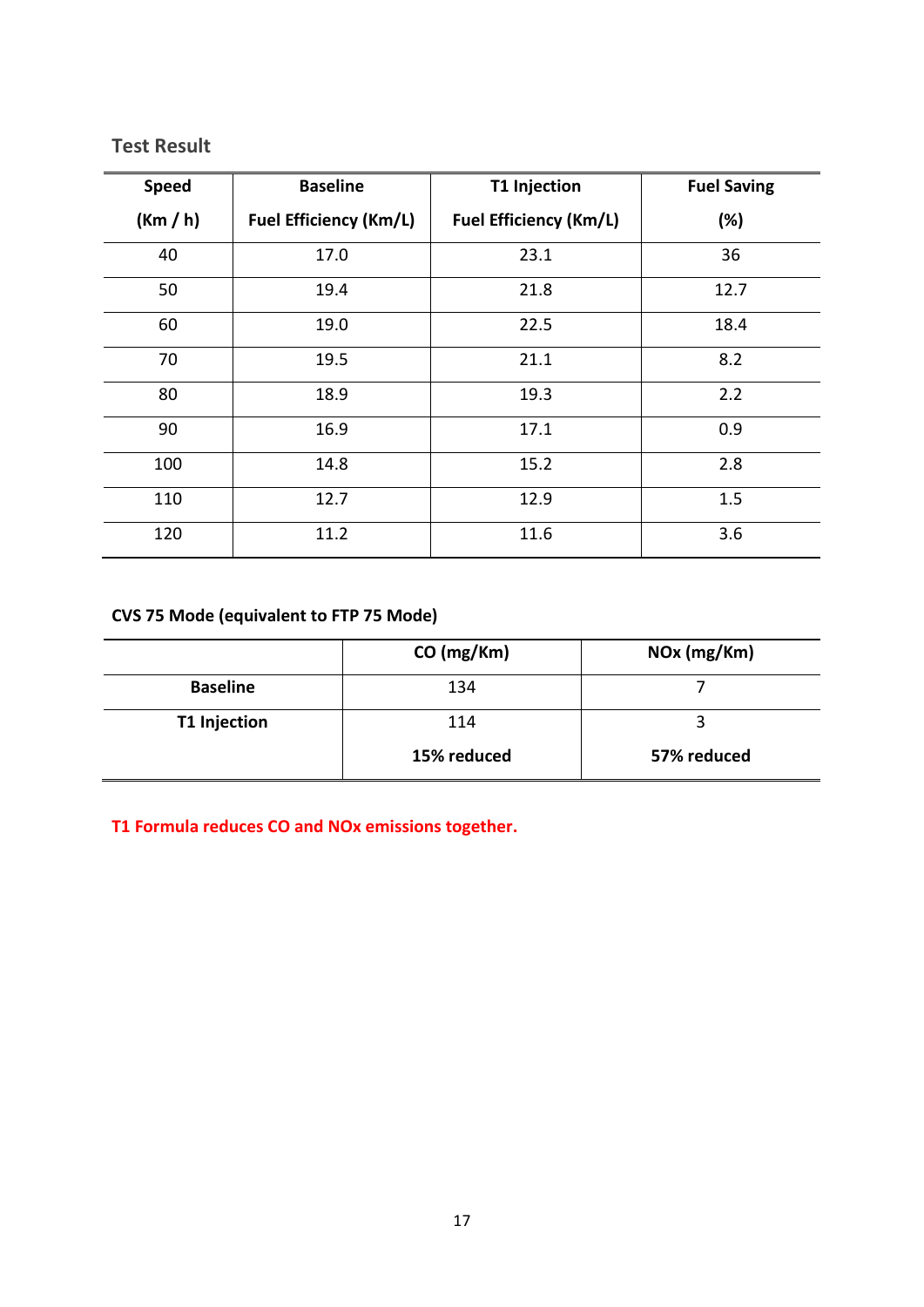# **Field Test Results**

## **1. Tests with commercial cars**

### **Iveco Stralis 420PS**



Average Consumption with 100,000 Km before T1 injection: 31.2 L/ 100 Km Tested Route: Luxembourg - Germany - Belgium - Netherlands Fuel Save with T1 injection through air intake:12% with 2,500 Km test Fuel Save with T1 injection through fuel mixture: 10.5% with 2,500 Km test

#### **Hyundai Starex Van 2497cc**



Manual Transmission Official fuel consumption 8.6 L/ 100 Km Tested Method: 134 Km route mixing Urban & Extra-urban roads in Kyung-Gi, Korea 10 times of on the route before T1 and 10 times on the same route with T1 injection Average consumption before T1 injection: 8.43 L/ 100 Km Average consumption with T1 injection: 7.95 L/ 100 Km Fuel Save: 6.1%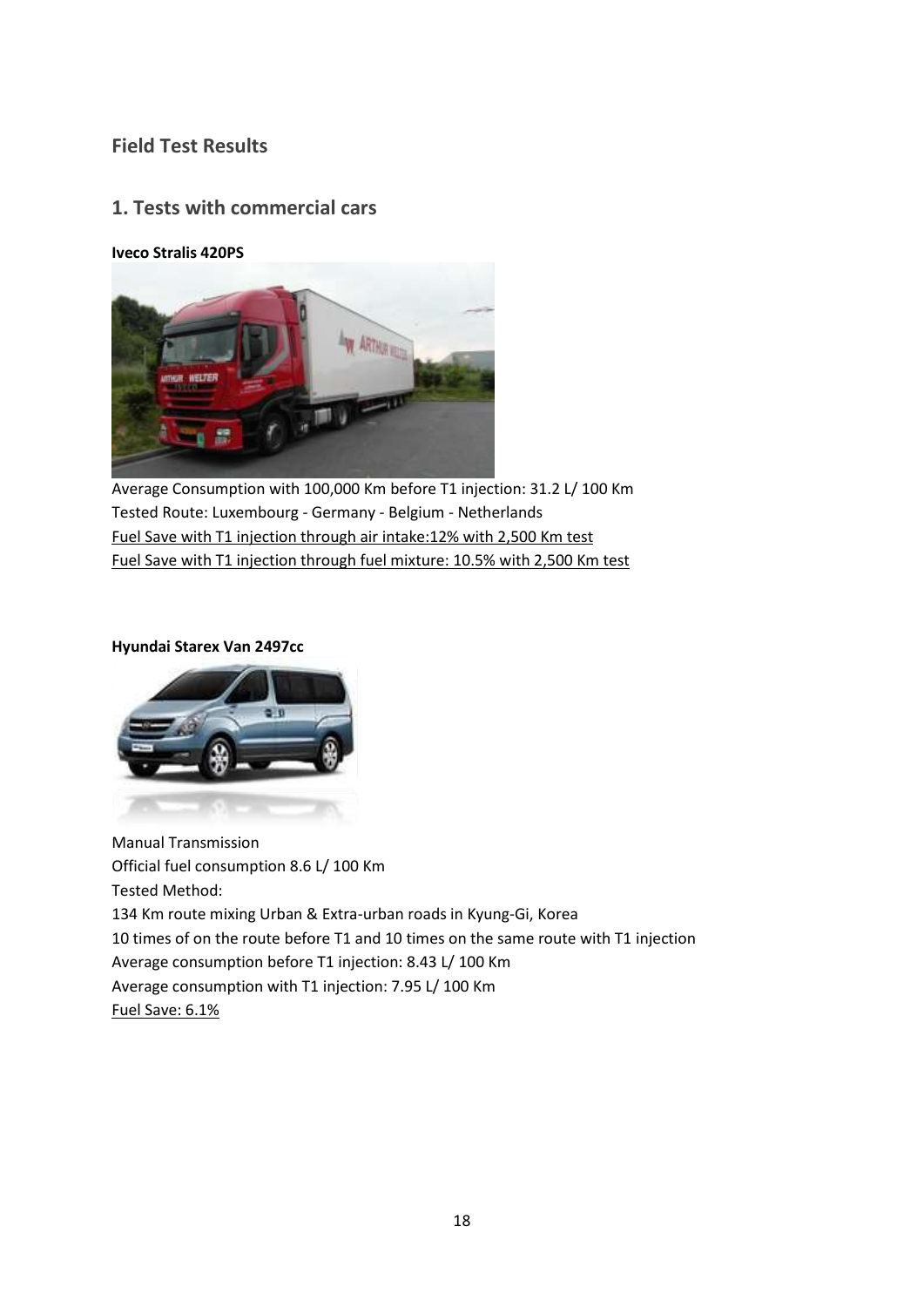#### **Testing Company: Recon Waste**



**Tested Car:** Volve FH500, 2015 production

**Tested Route:** Armagh - M1 - M50 - N7 - Naas (Empty) 168 km Naas - N7 - M50 - M1 - Armach (2.8 Ton loaded) 168km

#### **Initial Condition**

Tested on 29th July 2019 No wind, Average temperature 20C

27.82 Ton loaded: 6.1 mpg (38.6 L/100km) at 65 km/h ~ 6.4 mpg (36.8 L/100km) at 64 km/h

#### **T1 Injection**

28.50 Ton loaded 6.6 mpg (35.6 L/100km) at 66 km/h ~ 7.1 mpg (33.1 L/100km) at 72 km/h *8 ~ 10% fuel savings despite the load was 2.5% heavier than the initial test.*

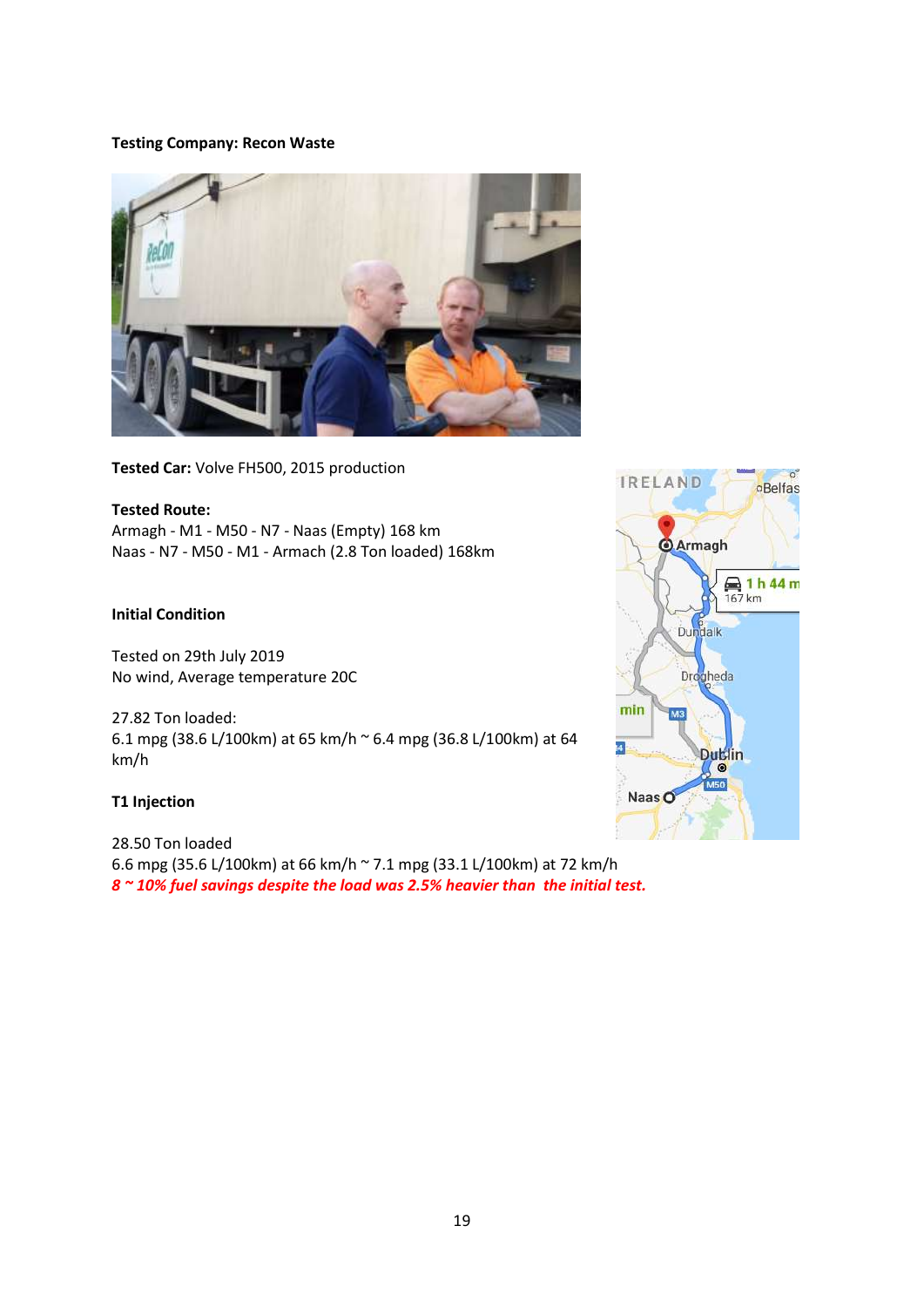# **2. Tests with diesel passenger cars**

### **Skoda Octavia 110PS**

**Initial Condition Test Date:** 22nd March 2019 **T1 Injection Condition Test Date:** 23rd March 2019

#### **Route for Consumption Test:**

M50 & M1 Dublin North - Castlebellingham 67km



### **Initial Condition** 22.03.2019



**Route for Emission Test** M1 Applegreen station to N52 5Km



| Total Weight (kg) | <b>Driving</b> | Ave. Speed      | Temp.         | Road      | Wind (knot)   | Fuel Cons. |
|-------------------|----------------|-----------------|---------------|-----------|---------------|------------|
| Driver + Monitor  | Direction      | (km/h)          | $(^{\circ}C)$ | Condition | Condition     | (L/100km)  |
| 150               | North          | 95 (min 85      | 9.5           | Good      | 7-10 West     | 4.3        |
|                   |                | $\sim$ max 105) |               |           | Gentle breeze |            |
| 150               | South          | 97 (min 85      | 11            | Good      | 7-10 West     | 4.3        |
|                   |                | $\sim$ max 105) |               |           | Gentle breeze |            |

| Idle  |                       | $30 \text{ km/h}$ |                       | 50 km/h |                       | $100$ km/h |                       |
|-------|-----------------------|-------------------|-----------------------|---------|-----------------------|------------|-----------------------|
| CO    | <b>NO<sub>x</sub></b> | CO                | <b>NO<sub>x</sub></b> | CO      | <b>NO<sub>x</sub></b> | CO         | <b>NO<sub>x</sub></b> |
| (ppm) | (ppm)                 | (ppm)             | (ppm)                 | (ppm)   | (ppm)                 | (ppm)      | (ppm)                 |
| 316   | 133                   | 300               | 123                   | 74      | 64                    | 84         | 67                    |

#### **T1 Injection** 23.03.2019

**Test 1**

| Total Weight (kg) | <b>Driving</b> | Ave. Speed                    | Temp.         | Road      | Wind (knot)             | Fuel Cons. |
|-------------------|----------------|-------------------------------|---------------|-----------|-------------------------|------------|
| Driver + Monitor  | Direction      | (km/h)                        | $(^{\circ}C)$ | Condition | Condition               | (L/100km)  |
| 150               | <b>North</b>   | 92 (min 85<br>$\sim$ max 105) | 10.5          | Good      | 5 North<br>Light breeze | 3.9        |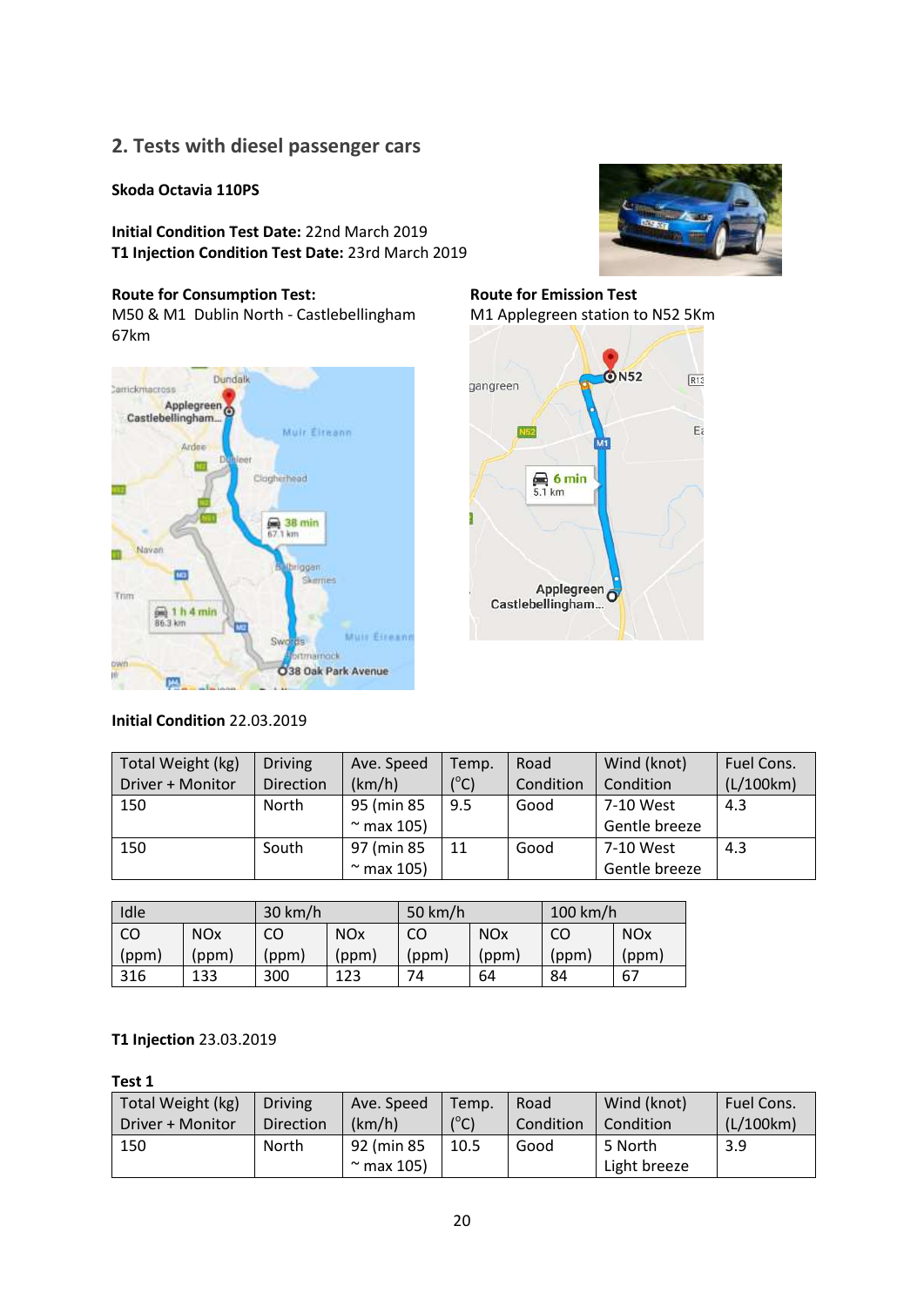| 150 | South | 93 (min 85)     | $\sim$<br>ᆠᅶ | Good | 4 North      | ت. ب |
|-----|-------|-----------------|--------------|------|--------------|------|
|     |       | $\sim$ max 105) |              |      | Light breeze |      |

### **Test 2**

| Total Weight (kg) | <b>Driving</b> | Ave. Speed      | Temp.        | Road      | Wind (knot)  | Fuel Cons. |
|-------------------|----------------|-----------------|--------------|-----------|--------------|------------|
| Driver + Monitor  | Direction      | (km/h)          | $(^\circ C)$ | Condition | Condition    | (L/100km)  |
| 150               | North          | 92 (min 85      | 10.5         | Good      | 2 North      | 3.7        |
|                   |                | $\sim$ max 105) |              |           | Light air    |            |
| 150               | South          | 91 (min 85      | 10           | Good      | 4 North      | 3.7        |
|                   |                | $\sim$ max 105) |              |           | Light breeze |            |

| Idle  |                       | $30 \text{ km/h}$ |                       | 50 km/h |            | $100$ km/h |                       |
|-------|-----------------------|-------------------|-----------------------|---------|------------|------------|-----------------------|
| CO    | <b>NO<sub>x</sub></b> | CO                | <b>NO<sub>x</sub></b> | CO      | <b>NOx</b> | CO         | <b>NO<sub>x</sub></b> |
| (ppm) | (ppm)                 | (ppm)             | (ppm)                 | (ppm)   | (ppm)      | (ppm)      | (ppm)                 |
| 96    |                       |                   |                       | 34      |            | 37         |                       |

**Conclusion:** 

**T1 Fuel save: 9 - 14% T1 CO reduction: 50-70%** 

**T1 NOx reduction: 100%**

**Smart forfour 109PS** 



Manual Transmission Official consumption Urban: 6.3 L/ 100 Km, Extra-urban: 4.1 L/ 100 Km, Combine: 4.6 L/ 100 Km Tested Road: Salzburg, Austria - Düsseldorf, Germany Distance: 800 Km Average speed: 100 Km/h Average consumption before T1 injection: 5.2 L/ 100 Km Average consumption with T1 injection: 4.7 L/ 100 Km Fuel Save: 9.6 %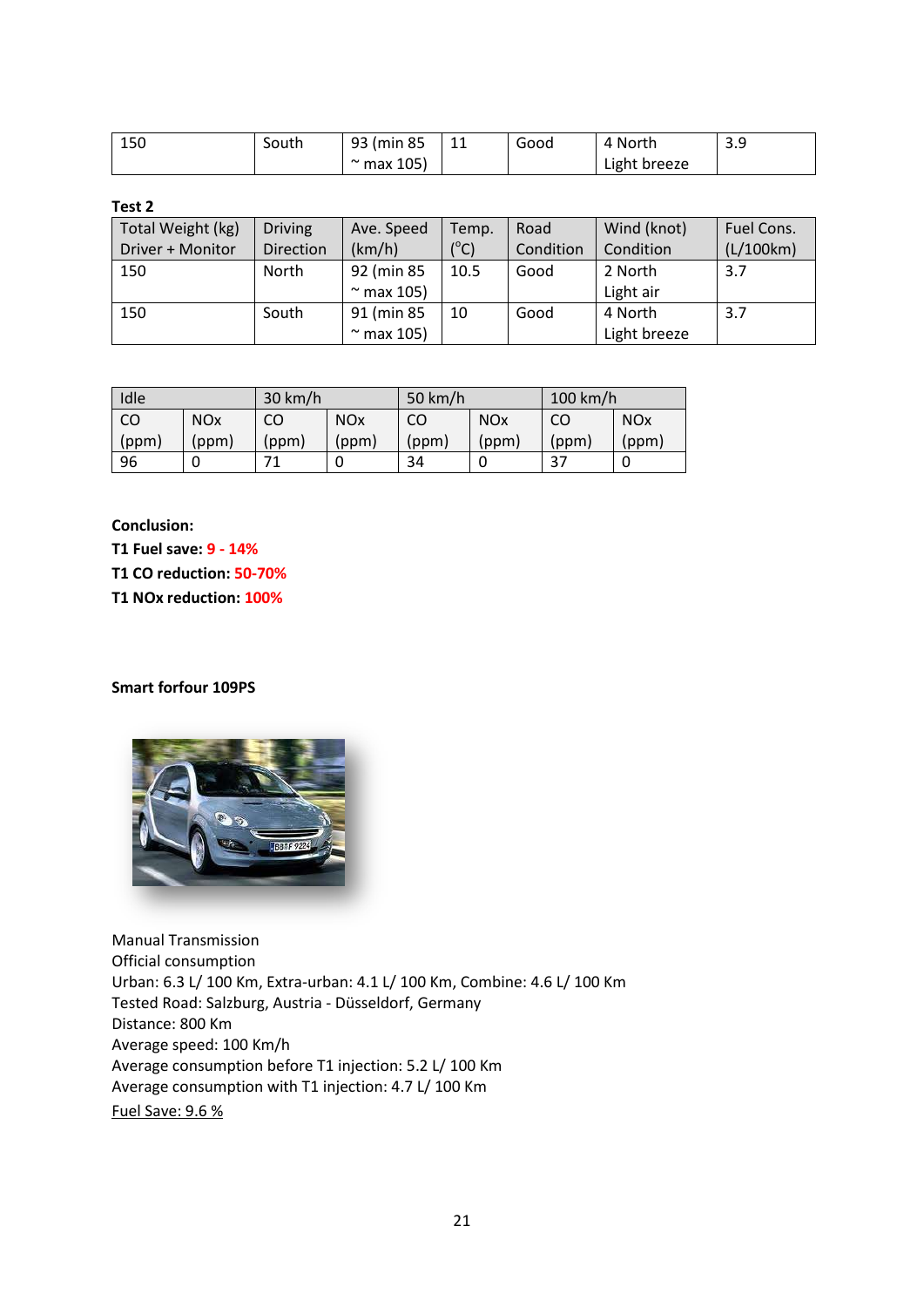#### **Mercedes B200 136PS**

Manual Transmission Official consumption Urban: 5.8 L/ 100 Km, Extra-urban: 3.4 L/ 100 Km, Combine: 4.4 L/ 100 Km Tested Route: Motorway Düsseldorf Germany - Roermond, Netherlands Tested Method: Keeping constant speed for 5 min at each speed point.

- **47 %** save at 95 Km/h
- **18.7 %** save between 110 160 Km/h





### **BMW 520d 2000cc** Automatic Transmission Official consumption Urban: 5.7 L/ 100 Km, Extra-urban: 4.2 L/ 100 Km, Combine: 4.8 L/ 100 Km

Tested Method:

120 Km urban roads in Kyung-Gi, Korea, average speed 50 km/h

1 time of the route before T1 and 6 times of the same route with T1 injection

Average consumption before T1 injection: 5.38 L/ 100 Km

Average consumption with T1 injection: 4.98 L/ 100 Km

Fuel Save: 8%

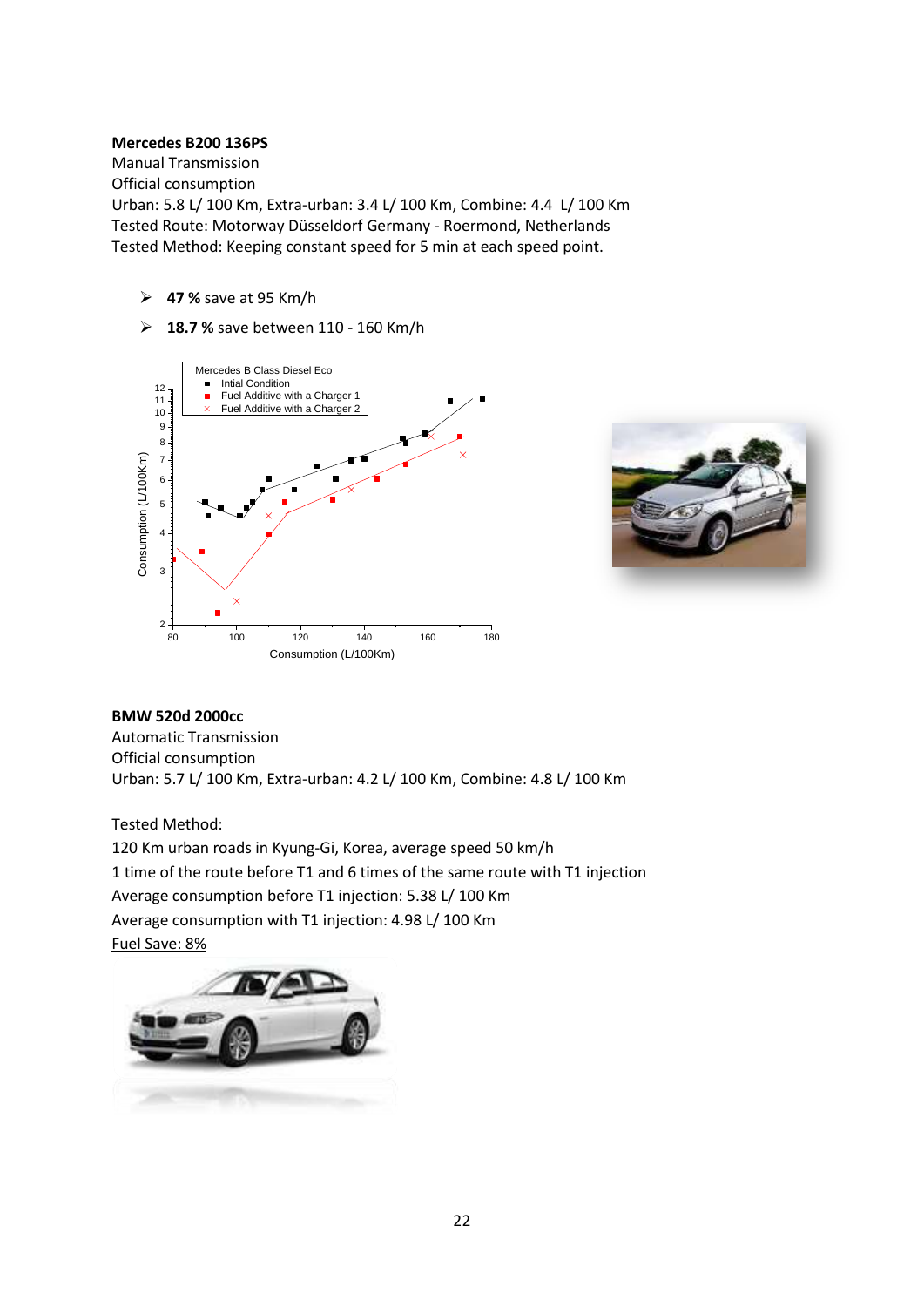#### **Ford Mondeo 140 PS**

Automatic Transmission Official consumption Urban: 9.8 L/ 100 Km, Extra-urban: 5.6 L/ 100 Km, Combine: 7.2 L/ 100 Km

Tested Route 1: City driving in Düsseldorf for each test Driving time: 45min Average speed: 45 Km/h Consumption before T1: 7.2 L/ 100 Km Consumption with T1 injection through fuel mixture: 6.8 L/ 100 Km Fuel Save: 5 % Consumption with T1 injection through air intake: 5.8 L/ 100 Km Fuel Save: 19 %

Tested Route 2: Motorway Düsseldorf - Roermond, Netherlands for each test Distance: 130 Km Average speed: 95 Km/h Consumption before T1: 5.75 L/ 100 Km Consumption with T1 injection through fuel mixture: 5.25 L/ 100 Km Fuel Save: 9 % Consumption with T1 injection through air intake: 5.0 L/ 100 Km Fuel Save: 13 %

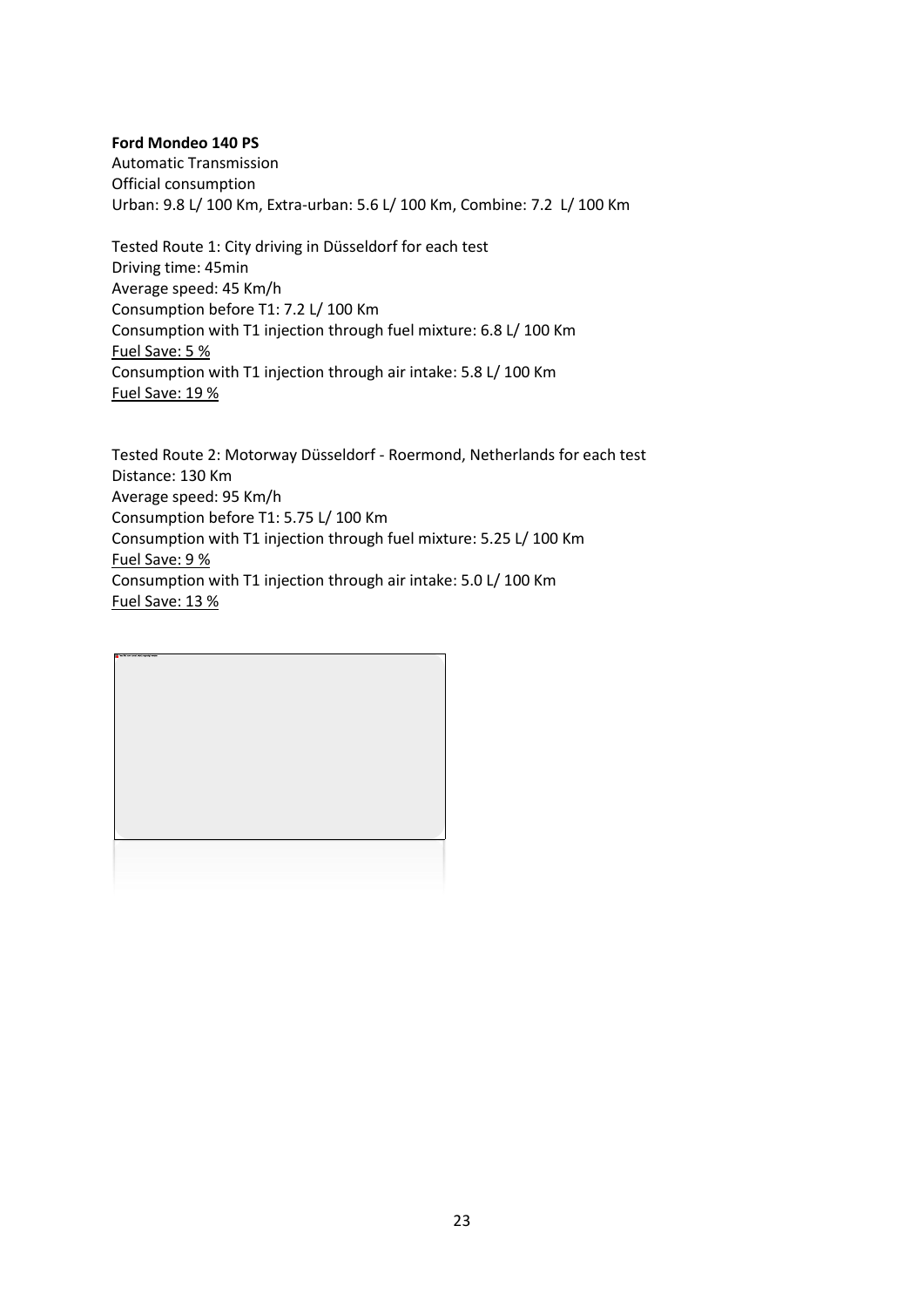# **3. Tests with gasoline cars**

### **BMW 630i 3.0L Convertible**

Automatic Transmission Official consumption Urban: 12.5 L/ 100 Km, Extra-urban: 7.0 L/ 100 Km, Combine: 8.7 L/ 100 Km Tested Route 209 Km M6 & M4 from Galway to Dublin, Ireland Average speed: 95 Km/h Consumption with T1 injection: 6.1 L/ 100 Km Fuel Save: 12.8%



### **Mini Cooper 1.8L Convertible**

Manual Transmission Official consumption Urban: 10.1 L/ 100 Km, Extra-urban: 5.7 L/ 100 Km, Combine: 7.3 L/ 100 Km

Tested Route 1: 100 Km N11 & M11 Wicklow - Dublin, Ireland Average Speed 95 Km/h Consumption before T1: 6.1 L/ 100 Km Consumption with T1 injection : 5.4 L/ 100 Km Fuel Save: 11%

Tested Route 2: 80 Km M4 & N4 Mullingar - Dublin, Ireland Average Speed 110 Km/h Consumption before T1: 7.5 L/ 100 Km Consumption with T1 injection: 6.9 L/ 100 Km Fuel Save: 8%

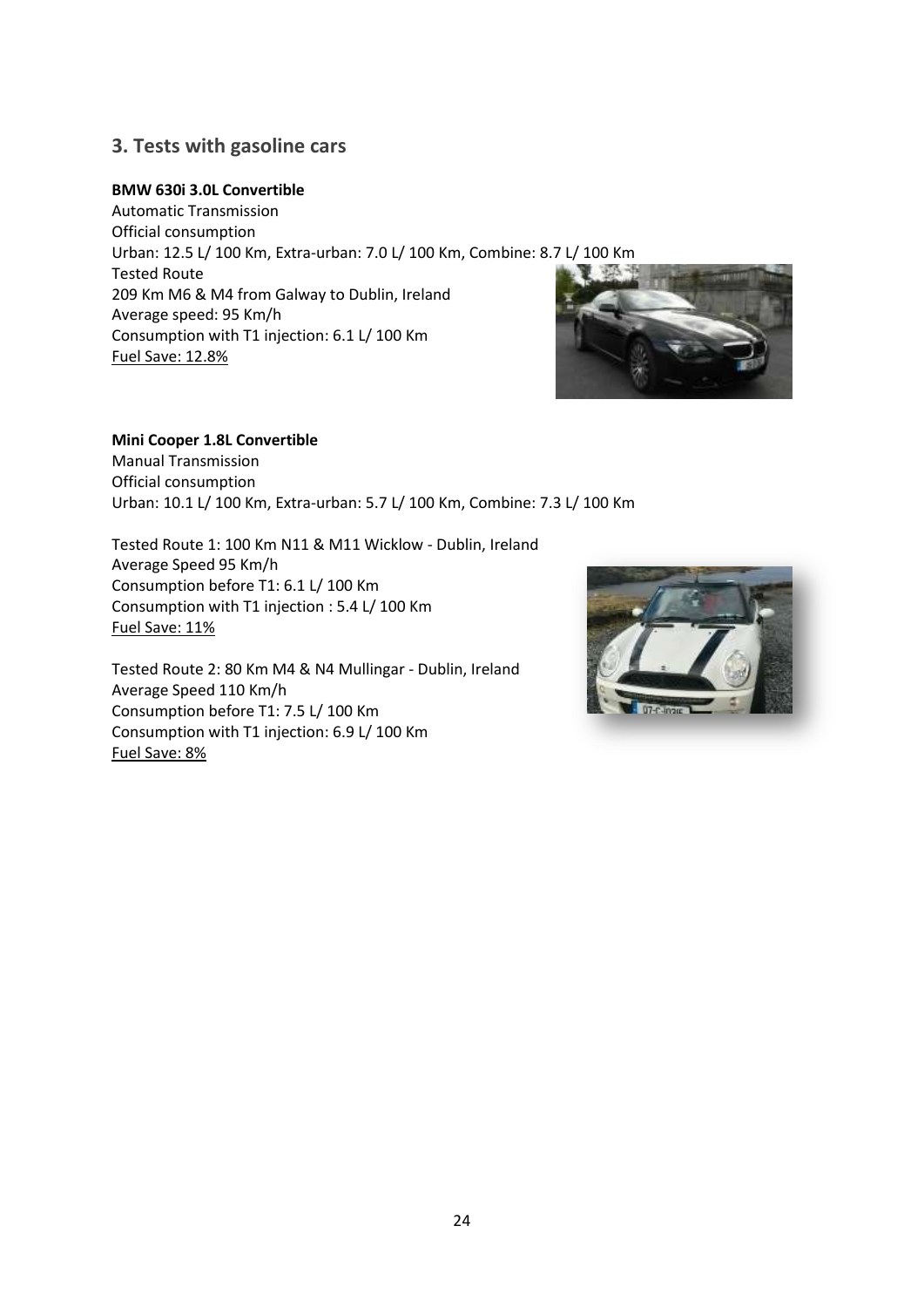# **Rigorous Tests with Generators (conducted over 100 times)**

**Energy production with a 5 kW diesel generator**



**8.0 %** enhancement of energy production with T1 injection through air intake. T1 injection through air intake **reduces CO emission by 15%**.

**4.5%** enhancement of energy production with T1 injection through fuel mixture. T1 injection through direct mixture **reduces NOx emission by 10%.**

Comparison with other market leading products under the same condition as above.

| Compared<br>Product | <b>Mixing</b><br>Method   | Fuel saving | CO           | <b>NO<sub>x</sub></b> |
|---------------------|---------------------------|-------------|--------------|-----------------------|
| Product D           | 1% mixing<br>with fuel    | 2.3%        | 8% decrease  | 5% decrease           |
| Product S           | 0.05% mixing<br>with fuel | 1.7%        | 15% decrease | 4% increase           |
| Product E           | 0.1% mixing<br>with fuel  | 2.3%        | 9% decrease  | 3% increase           |

# **Energy Production of a 3 kW gasoline generator**



**9.5 %** enhancement of energy production with T1 injection through air intake. **Notice: Our technology can be optimised for more energy production (fuel saving) or for more reduction of the emissions.**